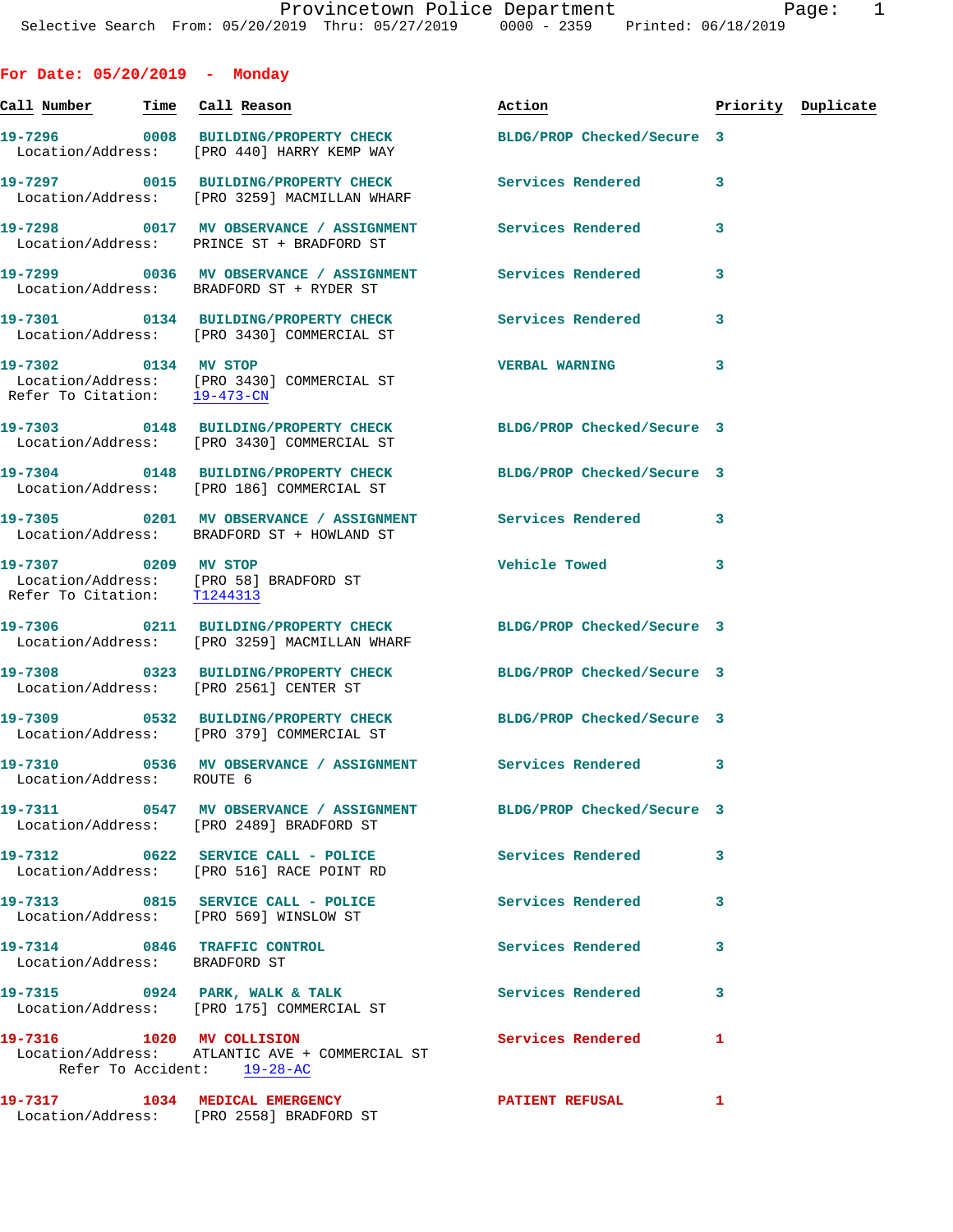|                                        | Provincetown Police Department Page:<br>Selective Search From: 05/20/2019 Thru: 05/27/2019   0000 - 2359   Printed: 06/18/2019 |                       | 2                       |
|----------------------------------------|--------------------------------------------------------------------------------------------------------------------------------|-----------------------|-------------------------|
|                                        | 19-7318 1122 COMPLAINT - GENERAL SPOKEN TO<br>Location/Address: [PRO 718] BRADFORD ST                                          |                       | $\overline{\mathbf{3}}$ |
|                                        | 19-7319 1200 FOLLOW UP<br>Location/Address: [PRO 718] BRADFORD ST                                                              | Services Rendered 2   |                         |
|                                        | 19-7320 1232 SERVICE CALL - POLICE SPOKEN TO<br>Location/Address: [PRO 3296] SHANK PAINTER RD                                  |                       | 3                       |
| Location/Address: GOSNOLD ST           | 19-7322 1330 MV COMPLAINT Services Rendered 2                                                                                  |                       |                         |
| Location/Address: STABLE PATH          | 19-7321 1406 BUILDING/PROPERTY CHECK Services Rendered                                                                         |                       | $\mathbf{3}$            |
|                                        | 19-7323 1420 PARK, WALK & TALK STREET SERVICES Rendered 3<br>Location/Address: [PRO 2500] COMMERCIAL ST                        |                       |                         |
|                                        | 19-7324 1450 SERVICE CALL - POLICE<br>Location/Address: [PRO 488] MAYFLOWER ST                                                 | Services Rendered 3   |                         |
|                                        | 19-7325 1452 FLIGHT COVERAGE<br>Location/Address: [PRO 516] RACE POINT RD                                                      | Services Rendered     | $\mathbf{3}$            |
|                                        | 19-7329 1705 MV HIT & RUN<br>Location/Address: [PRO 433] RYDER ST EXT                                                          | Services Rendered 2   |                         |
|                                        | 19-7331 1822 MEDICAL EMERGENCY<br>Location/Address: [PRO 1507] BRADFORD ST                                                     | Services Rendered     | $\mathbf{1}$            |
|                                        | 19-7333 1858 ANIMAL CALL<br>Location/Address: BRADFORD ST + ALLERTON ST                                                        | Could Not Locate 2    |                         |
| Location/Address: GOSNOLD ST           | 19-7336 1919 PARKING COMPLAINT THE Vehicle Towed                                                                               |                       | 3                       |
|                                        | 19-7337 1956 ALARM - GENERAL <b>False Alarm Weather (No. 1</b><br>Location/Address: [PRO 2859] BRADFORD ST                     |                       |                         |
|                                        | 19-7338 2045 BUILDING/PROPERTY CHECK Services Rendered<br>Location/Address: [PRO 3430] COMMERCIAL ST                           |                       | 3                       |
|                                        | 19-7339 2046 BUILDING/PROPERTY CHECK<br>Location/Address: [PRO 525] COMMERCIAL ST                                              | Services Rendered     |                         |
|                                        | 19-7340 2100 BUILDING/PROPERTY CHECK Services Rendered<br>Location/Address: [PRO 2494] BRADFORD ST                             |                       | $\mathbf{3}$            |
|                                        | 19-7341 2140 BUILDING/PROPERTY CHECK Services Rendered<br>Location/Address: [PRO 519] RACE POINT RD                            |                       | 3                       |
| Location/Address: ROUTE 6 + HOWLAND ST | 19-7342 2352 MV OBSERVANCE / ASSIGNMENT Services Rendered                                                                      |                       | 3                       |
| For Date: $05/21/2019$ - Tuesday       |                                                                                                                                |                       |                         |
|                                        | 19-7343 0031 BUILDING/PROPERTY CHECK BLDG/PROP Checked/Secure 3<br>Location/Address: [PRO 1780] JOHNSON ST                     |                       |                         |
|                                        | 19-7344 0033 BUILDING/PROPERTY CHECK BLDG/PROP Checked/Secure 3<br>Location/Address: [PRO 1952] COMMERCIAL ST                  |                       |                         |
|                                        | 19-7345 0057 MV OBSERVANCE / ASSIGNMENT Citation / Warning Issue 3<br>Location/Address: BRADFORD ST + HOWLAND ST               |                       |                         |
| Location/Address: [PRO 37] BRADFORD ST | 19-7346 0101 MV OBSERVANCE / ASSIGNMENT Services Rendered 3                                                                    |                       |                         |
| 19-7347 0116 MV STOP                   |                                                                                                                                | <b>VERBAL WARNING</b> | 3                       |

Location/Address: BRADFORD ST + KENDALL LN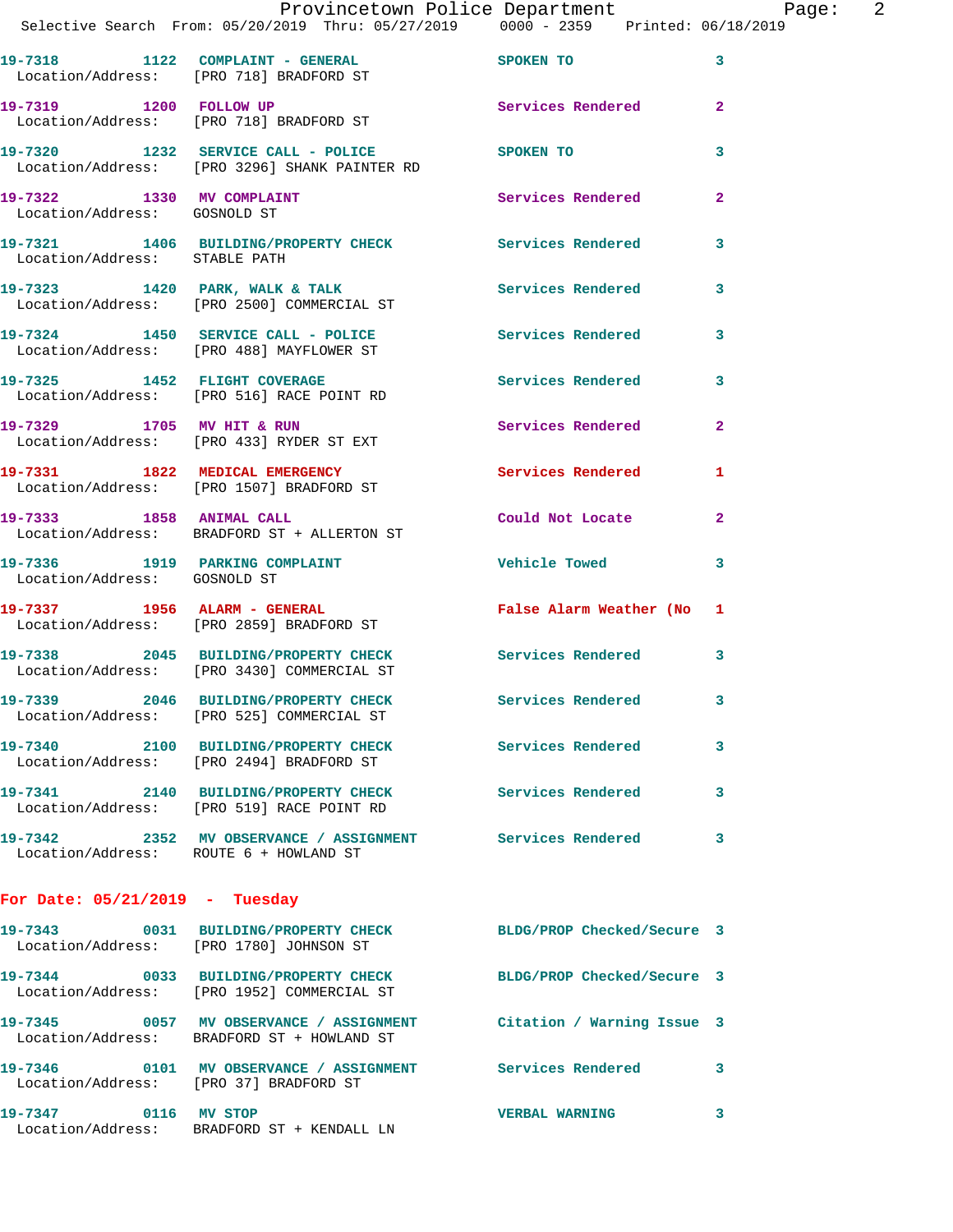|                                      | Provincetown Police Department Page: 3<br>Selective Search From: $05/20/2019$ Thru: $05/27/2019$ $0000 - 2359$ Printed: $06/18/2019$ |                           |              |
|--------------------------------------|--------------------------------------------------------------------------------------------------------------------------------------|---------------------------|--------------|
| Refer To Citation: 19-474-CN         |                                                                                                                                      |                           |              |
|                                      | 19-7348 0234 BUILDING/PROPERTY CHECK BLDG/PROP Checked/Secure 3<br>Location/Address: [PRO 1778] SHANK PAINTER RD                     |                           |              |
|                                      | 19-7349 0316 BUILDING/PROPERTY CHECK BLDG/PROP Checked/Secure 3<br>Location/Address: [PRO 3259] MACMILLAN WHARF                      |                           |              |
|                                      | 19-7350 0513 BUILDING/PROPERTY CHECK BLDG/PROP Checked/Secure 3<br>Location/Address: [PRO 2898] JEROME SMITH RD                      |                           |              |
| Location/Address: ROUTE 6 + SNAIL RD | 19-7351 0519 MV OBSERVANCE / ASSIGNMENT Services Rendered 3                                                                          |                           |              |
|                                      | 19-7352 0552 MV OBSERVANCE / ASSIGNMENT Services Rendered 3<br>Location/Address: JEROME SMITH RD + SHANK PAINTER RD                  |                           |              |
|                                      | 19-7353 0553 MV STOP<br>Location/Address: [PRO 3296] SHANK PAINTER RD<br>Refer To Citation: $\frac{19-475-CN}{19-475-CN}$            | <b>VERBAL WARNING</b>     | 3            |
| 19-7354 0621 MV STOP                 | Location/Address: WINSLOW ST + JEROME SMITH RD<br>Refer To Citation: $\frac{19-476-\text{CN}}{19-476-\text{CN}}}$                    | <b>VERBAL WARNING</b>     | 3            |
|                                      | 19-7355 0627 SERVICE CALL - POLICE Services Rendered 3<br>Location/Address: [PRO 516] RACE POINT RD                                  |                           |              |
|                                      | 19-7356 0754 MEDICAL EMERGENCY PATIENT REFUSAL<br>Location/Address: [PRO 3222] ALDEN ST                                              |                           | 1            |
|                                      | 19-7357 0816 SERVICE CALL - POLICE Services Rendered 3<br>Location/Address: [PRO 569] WINSLOW ST                                     |                           |              |
|                                      | 19-7358 0902 LOST PROPERTY<br>Location/Address: [PRO 523] COMMERCIAL ST                                                              | Services Rendered         | 3            |
|                                      | 19-7359 0922 SERVICE CALL - POLICE Services Rendered 3<br>Location/Address: [PRO 3166] SHANK PAINTER RD                              |                           |              |
|                                      | 19-7360 0958 SERVICE CALL - POLICE Services Rendered<br>Location/Address: [PRO 542] SHANK PAINTER RD                                 |                           | 3            |
| 19-7361 1010 HAZARDS                 | Location/Address: [PRO 519] RACE POINT RD                                                                                            | Removed Hazard            | $\mathbf{2}$ |
|                                      | 19-7362 1218 PARKING COMPLAINT<br>Location/Address: [PRO 3405] COMMERCIAL ST                                                         | <b>SPOKEN TO</b>          | 3            |
|                                      | 19-7363 1230 911 - GENERAL<br>Location/Address: [PRO 2490] PROVINCELANDS RD                                                          | SPOKEN TO                 | 1            |
| Location/Address: ROUTE 6 + SNAIL RD | 19-7364 1258 MV OBSERVANCE / ASSIGNMENT Services Rendered 3                                                                          |                           |              |
|                                      | 19-7365 1326 ANIMAL CALL<br>Location/Address: BRADFORD ST + PEARL ST                                                                 | Services Rendered 2       |              |
|                                      | 19-7366 1338 LARCENY / FORGERY / FRAUD SPOKEN TO<br>Location/Address: [PRO 4093] OLD COLONY WAY                                      |                           | $\mathbf{2}$ |
|                                      | 19-7367 1344 MEDICAL EMERGENCY<br>Location/Address: [PRO 3224] COMMERCIAL ST                                                         | Transported to Hospital 1 |              |
|                                      | 19-7368 1351 ASSAULT<br>Location/Address: [PRO 2778] COMMERCIAL ST                                                                   | <b>SPOKEN TO</b>          | 1            |
|                                      | 19-7369 1407 MEDICAL EMERGENCY PATIENT REFUSAL<br>Location/Address: [PRO 542] SHANK PAINTER RD                                       |                           | 1            |
|                                      | 19-7372 1600 PARK, WALK & TALK No Action Required 3                                                                                  |                           |              |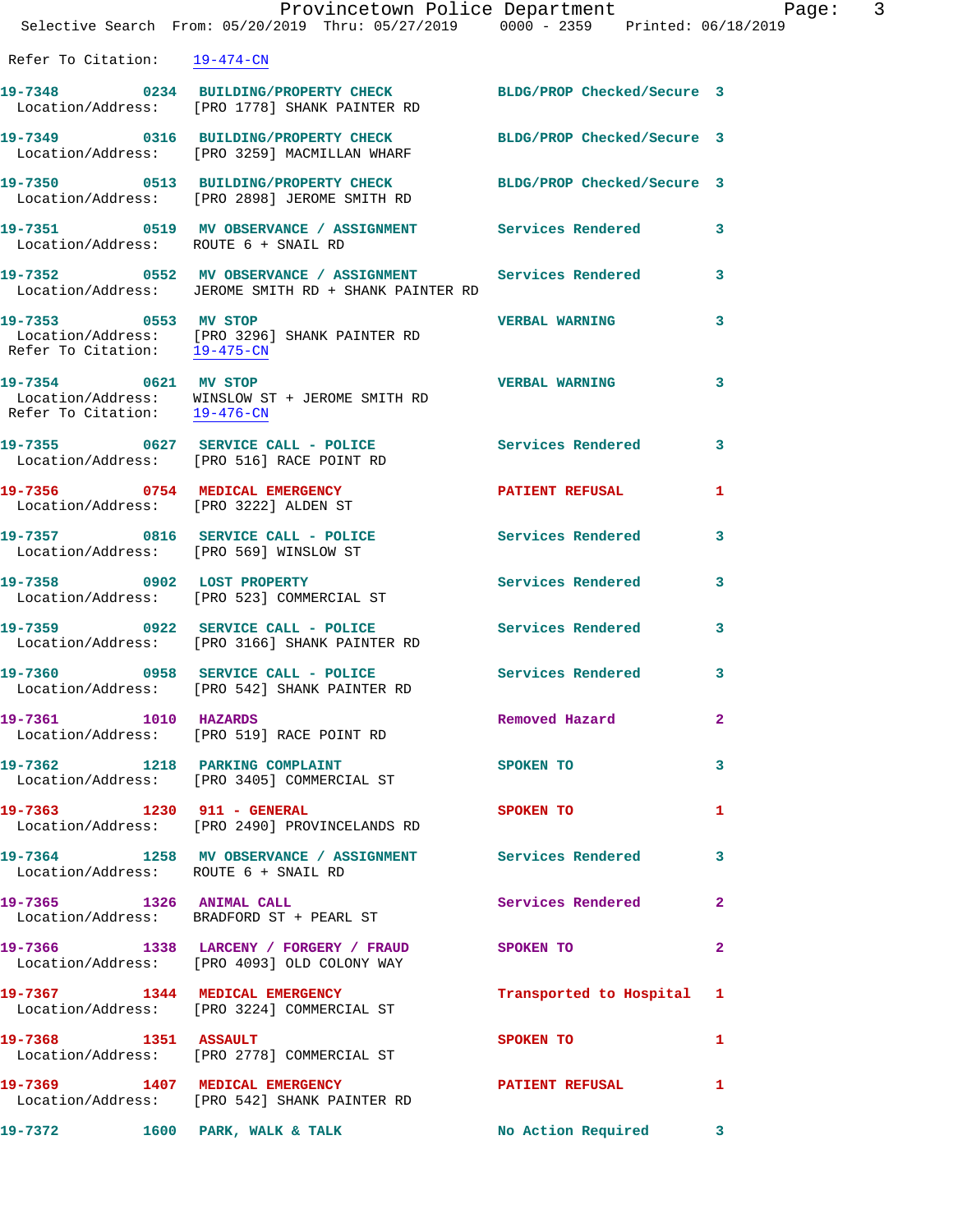|                                                            | Provincetown Police Department Page: 4<br>Selective Search From: 05/20/2019 Thru: 05/27/2019   0000 - 2359   Printed: 06/18/2019 |                           |                |
|------------------------------------------------------------|----------------------------------------------------------------------------------------------------------------------------------|---------------------------|----------------|
|                                                            | Location/Address: [PRO 3870] COMMERCIAL ST                                                                                       |                           |                |
|                                                            | 19-7373 1614 BUILDING/PROPERTY CHECK Services Rendered 3<br>Location/Address: [PRO 539] SHANK PAINTER RD                         |                           |                |
|                                                            | 19-7374 1629 SERVE PROTECTION ORDER Could Not Locate<br>Location/Address: [PRO 2778] COMMERCIAL ST                               |                           | $\overline{2}$ |
|                                                            | 19-7376 1710 MV OBSERVANCE / ASSIGNMENT No Action Required 3<br>Location/Address: ROUTE 6 + SNAIL RD                             |                           |                |
|                                                            | 19-7379 1726 MV COMPLAINT<br>Location/Address: [PRO 542] SHANK PAINTER RD                                                        | Services Rendered         | $\mathbf{2}$   |
|                                                            | 19-7377 1730 MV STOP<br>Location/Address: [PRO 525] COMMERCIAL ST<br>Refer To Citation: 19-477-CM                                | <b>VERBAL WARNING</b> 3   |                |
|                                                            | 19-7378 1739 PARK, WALK & TALK 1997 Services Rendered 3<br>Location: [PRO 3431] LOPES SQUARE                                     |                           |                |
|                                                            | 19-7380 1751 BUILDING/PROPERTY CHECK BLDG/PROP Checked/Secure 3<br>Location/Address: [PRO 526] RYDER ST EXT                      |                           |                |
| Location/Address: [PRO 3440] ROUTE 6                       | 19-7381 1813 MV OBSERVANCE / ASSIGNMENT No Action Required 3                                                                     |                           |                |
| Location/Address: SNAIL RD<br>Refer To Citation: 19-478-CN | 19-7382 1838 MV STOP                                                                                                             | <b>VERBAL WARNING</b>     | 3              |
|                                                            | 19-7383 1911 ALARM - GENERAL<br>Location/Address: [PRO 440] HARRY KEMP WAY                                                       | False Alarm               | 1              |
|                                                            | 19-7384 2042 MEDICAL EMERGENCY PATIENT REFUSAL<br>Location/Address: [PRO 542] SHANK PAINTER RD                                   |                           | 1              |
|                                                            | 19-7386 2047 MEDICAL EMERGENCY<br>Location/Address: [PRO 365] COMMERCIAL ST                                                      | Transported to Hospital 1 |                |
| Refer To Citation: 19-479-CN                               | 19-7387 2129 MV STOP<br>Location/Address: [PRO 4025] BRADFORD ST                                                                 | <b>VERBAL WARNING</b>     | 3              |
|                                                            | 19-7389 2348 MV OBSERVANCE / ASSIGNMENT Services Rendered 3<br>Location/Address: [PRO 2494] BRADFORD ST                          |                           |                |
| For Date: $05/22/2019$ - Wednesday                         |                                                                                                                                  |                           |                |
| 19-7390 0004 MV STOP                                       | Location/Address: [PRO 58] BRADFORD ST<br>Refer To Citation: 19-480-CN                                                           | <b>VERBAL WARNING</b>     | 3              |
|                                                            | 19-7391 0016 PARK, WALK & TALK<br>Location/Address: [PRO 3870] COMMERCIAL ST                                                     | Services Rendered         | 3              |
| 19-7392 0028 BAR CHECK                                     | Location/Address: [PRO 3236] COMMERCIAL ST                                                                                       | Services Rendered         | 3              |
|                                                            | 19-7393 0038 PARK, WALK & TALK<br>Location/Address: [PRO 3870] COMMERCIAL ST                                                     | Services Rendered         | 3              |
| 19-7394 0047 BAR CHECK                                     | Location/Address: [PRO 399] COMMERCIAL ST                                                                                        | Services Rendered         | 3              |
|                                                            | 19-7395 0102 BAR CHECK<br>Location/Address: [PRO 3443] COMMERCIAL ST                                                             | Services Rendered         | $\mathbf{3}$   |
|                                                            | 19-7396 0121 MV OBSERVANCE / ASSIGNMENT Services Rendered<br>Location/Address: BRADFORD ST + RYDER ST                            |                           | 3              |
|                                                            |                                                                                                                                  |                           |                |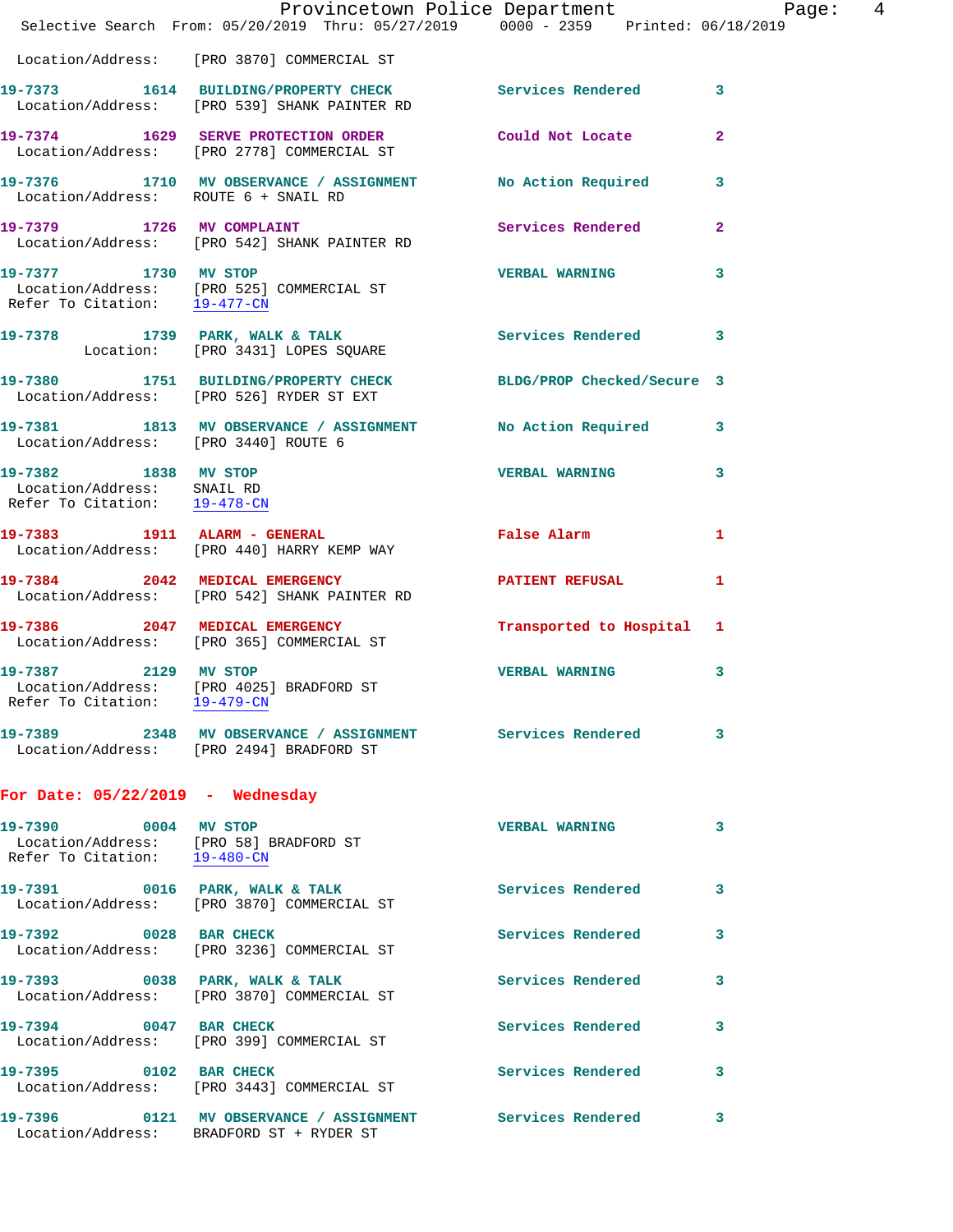|                                                                                                                             | 19-7397 0128 BUILDING/PROPERTY CHECK<br>Location/Address: [PRO 3259] MACMILLAN WHARF               | Services Rendered 3        |                            |
|-----------------------------------------------------------------------------------------------------------------------------|----------------------------------------------------------------------------------------------------|----------------------------|----------------------------|
|                                                                                                                             | 19-7398 0300 MV OBSERVANCE / ASSIGNMENT<br>Location/Address: [PRO 447] JEROME SMITH RD             | Services Rendered 3        |                            |
|                                                                                                                             | 19-7399 0309 BUILDING/PROPERTY CHECK<br>Location/Address: [PRO 444] HIGH POLE HILL                 | BLDG/PROP Checked/Secure 3 |                            |
|                                                                                                                             | 19-7400 0339 BUILDING/PROPERTY CHECK<br>Location/Address: [PRO 516] RACE POINT RD                  | BLDG/PROP Checked/Secure 3 |                            |
|                                                                                                                             | 19-7401 0445 BUILDING/PROPERTY CHECK<br>Location/Address: [PRO 1645] HARRY KEMP WAY                | BLDG/PROP Checked/Secure 3 |                            |
| Location/Address: ROUTE 6 + HOWLAND ST                                                                                      | 19-7402 6527 MV OBSERVANCE / ASSIGNMENT Services Rendered                                          |                            | $\overline{\mathbf{3}}$    |
|                                                                                                                             | 19-7403 0608 SERVICE CALL - POLICE<br>Location/Address: [PRO 516] RACE POINT RD                    | <b>Services Rendered</b>   | $\mathbf{3}$               |
| 19-7404 0609 MV STOP                                                                                                        | Location/Address: [PRO 2540] RACE POINT RD<br>Refer To Citation: $\frac{19-481-CN}{19-481-CN}$     | <b>VERBAL WARNING</b>      | $\mathbf{3}$               |
|                                                                                                                             | 19-7405 0619 MV STOP<br>Location/Address: [PRO 2540] RACE POINT RD<br>Refer To Citation: 19-482-CM | <b>VERBAL WARNING</b>      | $\mathbf{3}$               |
|                                                                                                                             | 19-7406 0620 BUILDING/PROPERTY CHECK<br>Location/Address: [PRO 2540] RACE POINT RD                 | BLDG/PROP Checked/Secure 3 |                            |
|                                                                                                                             | 19-7407 0712 BUILDING/PROPERTY CHECK<br>Location/Address: [PRO 539] SHANK PAINTER RD               | Services Rendered          | $\mathbf{3}$               |
| Location/Address: [PRO 3440] ROUTE 6                                                                                        | 19-7408 0718 MV OBSERVANCE / ASSIGNMENT Services Rendered                                          |                            | $\overline{\phantom{a}}$ 3 |
| 19-7409 0727 MV STOP<br>Location/Address: [PRO 2513] ROUTE 6<br>Refer To Citation: 19-483-CN<br>Refer To Citation: T1244255 |                                                                                                    | Citation / Warning Issue 3 |                            |
| Location/Address: [PRO 569] WINSLOW ST                                                                                      | 19-7410 0801 SERVICE CALL - POLICE                                                                 | Services Rendered 3        |                            |
| 19-7412 0840 FOLLOW UP                                                                                                      | Location/Address: [PRO 2778] COMMERCIAL ST                                                         | Services Rendered          | $\mathbf{2}$               |
| Location/Address: [PRO 3287] ROUTE 6                                                                                        | 19-7413 0933 BUILDING/PROPERTY CHECK                                                               | BLDG/PROP Checked/Secure 3 |                            |
|                                                                                                                             | 19-7414 0951 BUILDING/PROPERTY CHECK<br>Location/Address: [PRO 3259] MACMILLAN WHARF               | <b>Services Rendered</b>   | $\overline{\mathbf{3}}$    |
| 19-7415 0958 ANIMAL CALL<br>Location/Address: [PRO 2479] ROUTE 6                                                            |                                                                                                    | Services Rendered          | $\mathbf{2}$               |
|                                                                                                                             | 19-7416 1002 PARK, WALK & TALK<br>Location: [PRO 3431] LOPES SQUARE                                | Services Rendered 3        |                            |
|                                                                                                                             | 19-7417 1010 BUILDING/PROPERTY CHECK<br>Location/Address: [PRO 3259] MACMILLAN WHARF               | BLDG/PROP Checked/Secure 3 |                            |
| 19-7419 1020 PROPERTY DAMAGE                                                                                                | Location/Address: [PRO 833] COMMERCIAL ST                                                          | SPOKEN TO                  | $\mathbf{3}$               |
|                                                                                                                             | 19-7418 1022 PARK, WALK & TALK<br>Location/Address: [PRO 488] MAYFLOWER ST                         | <b>Services Rendered</b>   | $\mathbf{3}$               |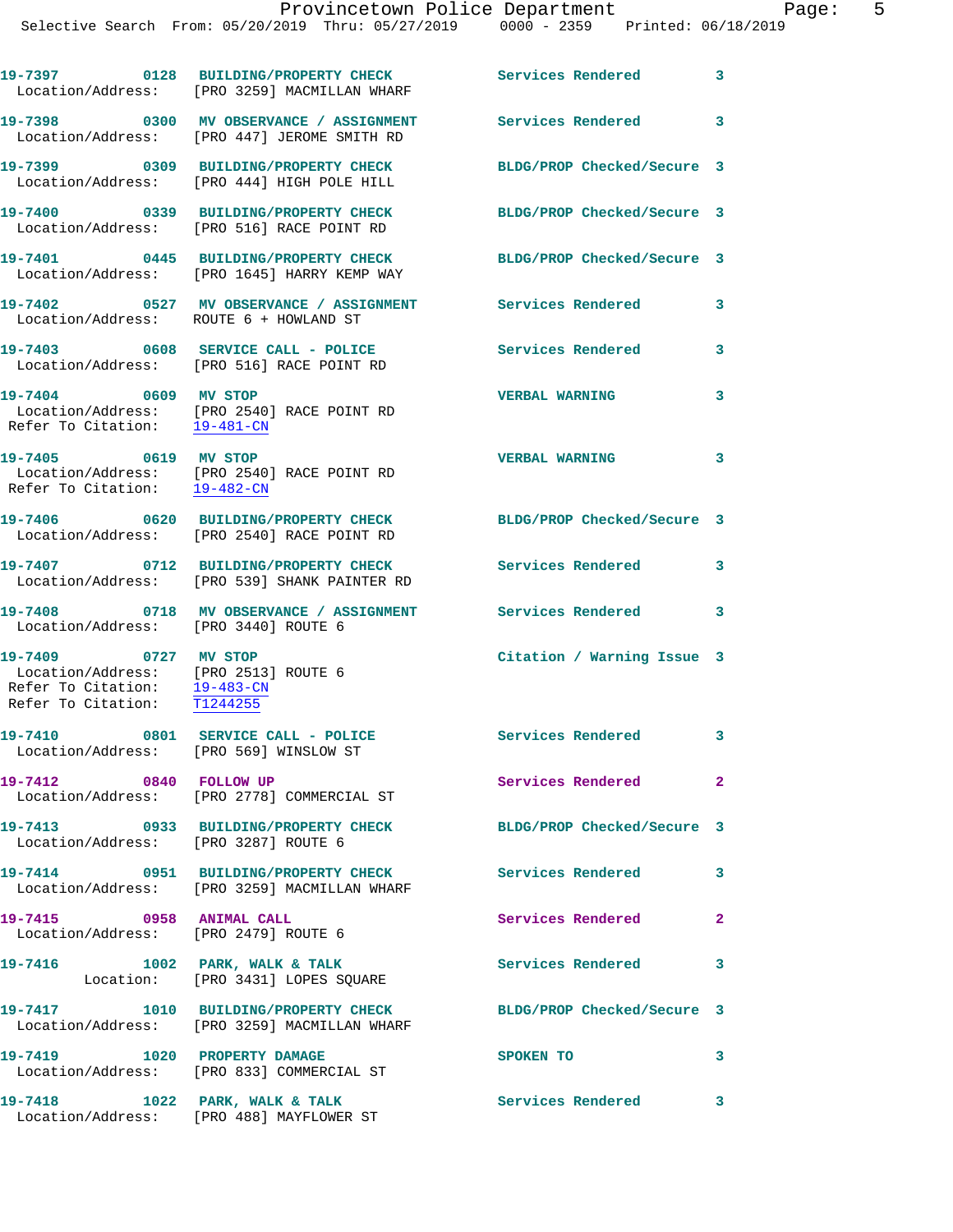|                                                                                   | Provincetown Police Department<br>Selective Search From: 05/20/2019 Thru: 05/27/2019 0000 - 2359 Printed: 06/18/2019                         |                           |                |
|-----------------------------------------------------------------------------------|----------------------------------------------------------------------------------------------------------------------------------------------|---------------------------|----------------|
|                                                                                   | 19-7420 1041 PARKING COMPLAINT SPOKEN TO 3<br>Location/Address: [PRO 3456] RYDER ST EXT                                                      |                           |                |
|                                                                                   | 19-7421 1102 PARKING COMPLAINT Citation / Warning Issue 3<br>Location/Address: [PRO 1463] COMMERCIAL ST                                      |                           |                |
|                                                                                   | 19-7422 1107 PARKING COMPLAINT CONSTANT GONE ON ARRIVAL<br>Location/Address: OLD COLONY WAY + AUNT SUKEYS WAY                                |                           |                |
|                                                                                   | 19-7423 1131 PARK, WALK & TALK 19-7423 1131 PARK, WALK & TALK 1998 1998 Services Rendered 3<br>Location/Address: [PRO 3296] SHANK PAINTER RD |                           |                |
|                                                                                   | 19-7425 1153 COMPLAINT - GENERAL ST Services Rendered 3<br>Location/Address: [PRO 175] COMMERCIAL ST                                         |                           |                |
|                                                                                   | 19-7424 1156 BUILDING/PROPERTY CHECK Services Rendered 3<br>Location/Address: [PRO 3317] CEMETERY RD                                         |                           |                |
|                                                                                   | 19-7426 1224 LOST PROPERTY Services Rendered 3<br>Location/Address: [PRO 338] SHANK PAINTER RD                                               |                           |                |
|                                                                                   | 19-7427 1249 MV OBSERVANCE / ASSIGNMENT Services Rendered 3<br>Location/Address: SHANK PAINTER RD + JEROME SMITH RD                          |                           |                |
|                                                                                   | 19-7428 1320 COMPLAINT - GENERAL SPOKEN TO<br>Location/Address: [PRO 1957] COMMERCIAL ST                                                     |                           | $\mathbf{3}$   |
|                                                                                   | 19-7429 1333 MEDICAL EMERGENCY PATIENT REFUSAL<br>Location/Address: [PRO 1466] COMMERCIAL ST                                                 |                           | $\mathbf{1}$   |
|                                                                                   | 19-7430 1402 FOLLOW UP<br>Location/Address: [PRO 1957] COMMERCIAL ST                                                                         | Services Rendered 2       |                |
|                                                                                   | 19-7431 1404 ANIMAL CALL Services Rendered<br>Location/Address: [PRO 2206] PILGRIMS LANDING                                                  |                           | $\overline{2}$ |
|                                                                                   | 19-7432 1419 GENERAL INFO 2001 2012 Services Rendered 3<br>Location/Address: [PRO 542] SHANK PAINTER RD                                      |                           |                |
|                                                                                   | 19-7433 1459 SERVICE CALL - POLICE 3 Services Rendered 3<br>Location/Address: [PRO 569] WINSLOW ST                                           |                           |                |
|                                                                                   | 19-7434 1525 911 - GENERAL<br>Location/Address: [PRO 1540] COMMERCIAL ST                                                                     | <b>SPOKEN TO</b>          |                |
|                                                                                   | 19-7436 1606 MEDICAL EMERGENCY<br>Location/Address: [PRO 440] HARRY KEMP WAY                                                                 | Transported to Hospital 1 |                |
|                                                                                   | 19-7439 1622 PARK, WALK & TALK<br>Location/Address: [PRO 488] MAYFLOWER ST                                                                   | Services Rendered 3       |                |
| Location/Address: ROUTE 6                                                         | 19-7437 1638 MV OBSERVANCE / ASSIGNMENT Services Rendered                                                                                    |                           | 3              |
| Location/Address: COMMERCIAL ST                                                   | 19-7438 1639 MEDICAL EMERGENCY                                                                                                               | Transported to Hospital 1 |                |
|                                                                                   | 19-7440 1656 SERVICE CALL - POLICE Services Rendered 3<br>Location/Address: [PRO 488] MAYFLOWER ST                                           |                           |                |
| 19-7441 1720 MV STOP<br>Location/Address: ROUTE 6<br>Refer To Citation: 19-484-CN |                                                                                                                                              | VERBAL WARNING 3          |                |
| Location/Address: COMMERCIAL ST                                                   | 19-7443 1824 PARK, WALK & TALK 1999 Services Rendered                                                                                        |                           | 3              |
|                                                                                   | 19-7444 1839 BAR CHECK<br>Location/Address: [PRO 399] COMMERCIAL ST                                                                          | Services Rendered 3       |                |
|                                                                                   | 19-7445 1845 MEDICAL EMERGENCY Transported to Hospital 1                                                                                     |                           |                |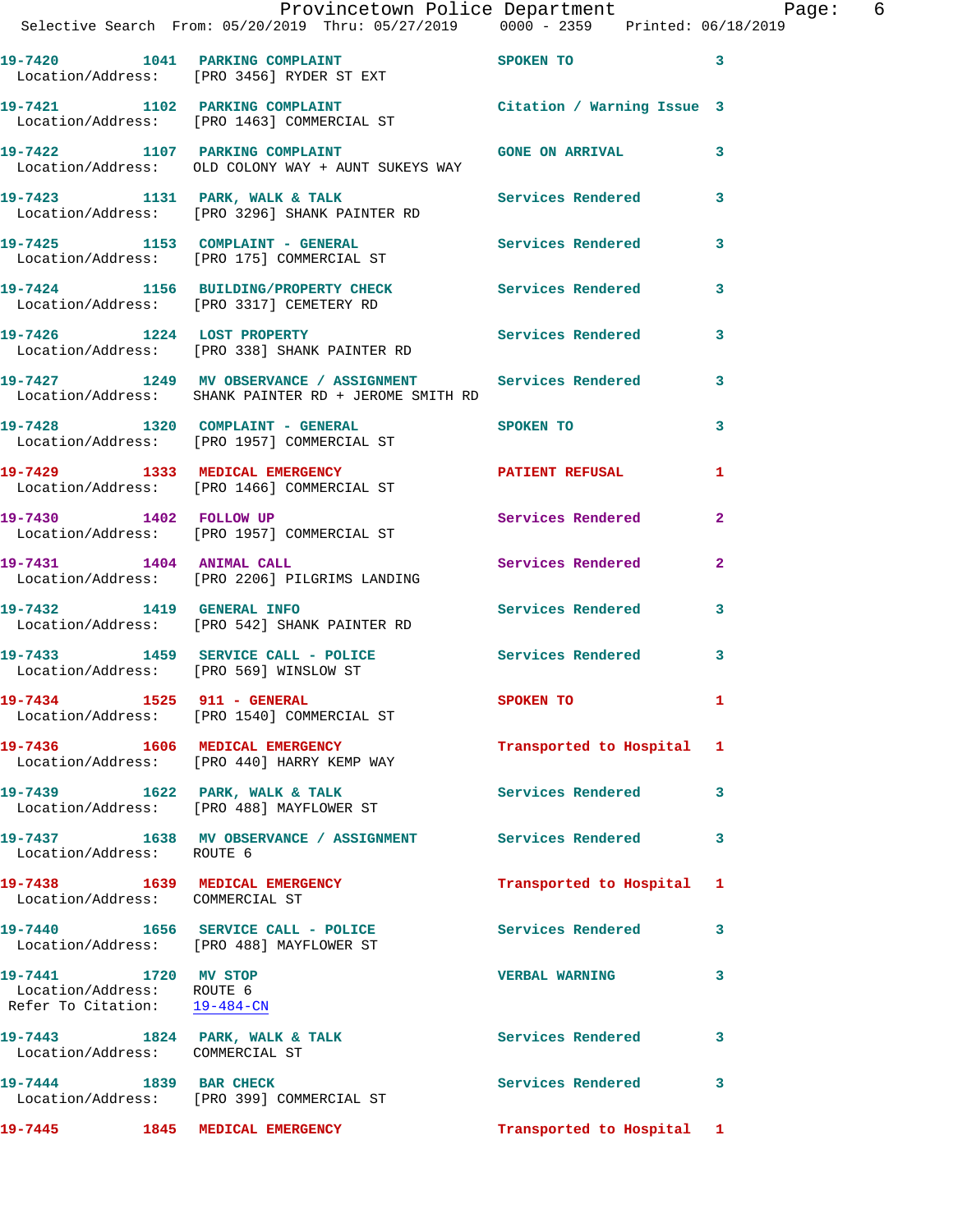|                                        | Provincetown Police Department Page:<br>Selective Search From: 05/20/2019 Thru: 05/27/2019   0000 - 2359   Printed: 06/18/2019 |                                       | -7           |
|----------------------------------------|--------------------------------------------------------------------------------------------------------------------------------|---------------------------------------|--------------|
|                                        | Location/Address: [PRO 664] COMMERCIAL ST                                                                                      |                                       |              |
|                                        | 19-7446 1911 ANIMAL CALL<br>Location/Address: [PRO 356] COMMERCIAL ST                                                          | No Action Required 2                  |              |
|                                        | 19-7448 1936 FOLLOW UP<br>Location/Address: [PRO 357] COMMERCIAL ST                                                            | FOLLOW UP NOTES                       | $\mathbf{2}$ |
|                                        | 19-7449 2007 BUILDING/PROPERTY CHECK Services Rendered 3<br>Location/Address: [PRO 2499] RACE POINT RD                         |                                       |              |
|                                        | 19-7450 2046 ASSIST CITIZEN<br>Location/Address: [PRO 1482] MECHANIC ST                                                        | No Action Required 3                  |              |
|                                        |                                                                                                                                | Peace Restored and the Peace Restored | $\mathbf{1}$ |
| For Date: $05/23/2019$ - Thursday      |                                                                                                                                |                                       |              |
|                                        | 19-7452 0002 BUILDING/PROPERTY CHECK Services Rendered 3<br>Location/Address: [PRO 3259] MACMILLAN WHARF                       |                                       |              |
|                                        | 19-7453 0033 MV OBSERVANCE / ASSIGNMENT Services Rendered 3<br>Location/Address: BRADFORD ST + RYDER ST                        |                                       |              |
|                                        | 19-7454 0047 BUILDING/PROPERTY CHECK BLDG/PROP Checked/Secure 3<br>Location/Address: [PRO 530] SHANK PAINTER RD                |                                       |              |
| Location: WEST ROAM                    | 19-7455 0058 PARK, WALK & TALK 3 Services Rendered 3                                                                           |                                       |              |
| Location/Address: CONWELL ST + ROUTE 6 | 19-7457 		 0137 MV OBSERVANCE / ASSIGNMENT Services Rendered                                                                   |                                       | 3            |
|                                        | 19-7456 0138 MV OBSERVANCE / ASSIGNMENT Services Rendered 3<br>Location/Address: [PRO 3004] BRADFORD ST                        |                                       |              |
|                                        | 19-7458 0202 PARK, WALK & TALK<br>Location/Address: [PRO 539] SHANK PAINTER RD                                                 | SPOKEN TO                             | 3            |
| 19-7460<br>Refer To Citation: T1244547 | 0529 MV COMPLAINT<br>Location/Address: RACE RD + FRANKLIN ST                                                                   | Services Rendered 2                   |              |
|                                        | 19-7461 0604 SERVICE CALL - POLICE<br>Location/Address: [PRO 516] RACE POINT RD                                                | Services Rendered 3                   |              |
| Location/Address: [PRO 3287] ROUTE 6   | 19-7463 0730 BUILDING/PROPERTY CHECK BLDG/PROP Checked/Secure 3                                                                |                                       |              |
|                                        | 19-7464 0743 ANIMAL CALL<br>Location/Address: [PRO 3259] MACMILLAN WHARF                                                       | Services Rendered                     | $\mathbf{2}$ |
| 19-7465 0801 ANIMAL CALL               | Location/Address: [PRO 105] COMMERCIAL ST                                                                                      | Services Rendered 2                   |              |
|                                        | 19-7466 0813 PARK, WALK & TALK<br>Location/Address: [PRO 569] WINSLOW ST                                                       | Services Rendered 3                   |              |
|                                        | 19-7467 0848 PARKING COMPLAINT<br>Location/Address: SHANK PAINTER RD + ROUTE 6                                                 | Services Rendered 3                   |              |
|                                        | 19-7468 0908 MEDICAL EMERGENCY<br>Location/Address: [PRO 3259] MACMILLAN WHARF                                                 | <b>PATIENT REFUSAL</b>                | $\mathbf{1}$ |
|                                        | Location: [PRO 3431] LOPES SQUARE                                                                                              |                                       |              |
|                                        | 19-7470 0915 PARKING COMPLAINT<br>Location/Address: [PRO 3296] SHANK PAINTER RD                                                | Services Rendered 3                   |              |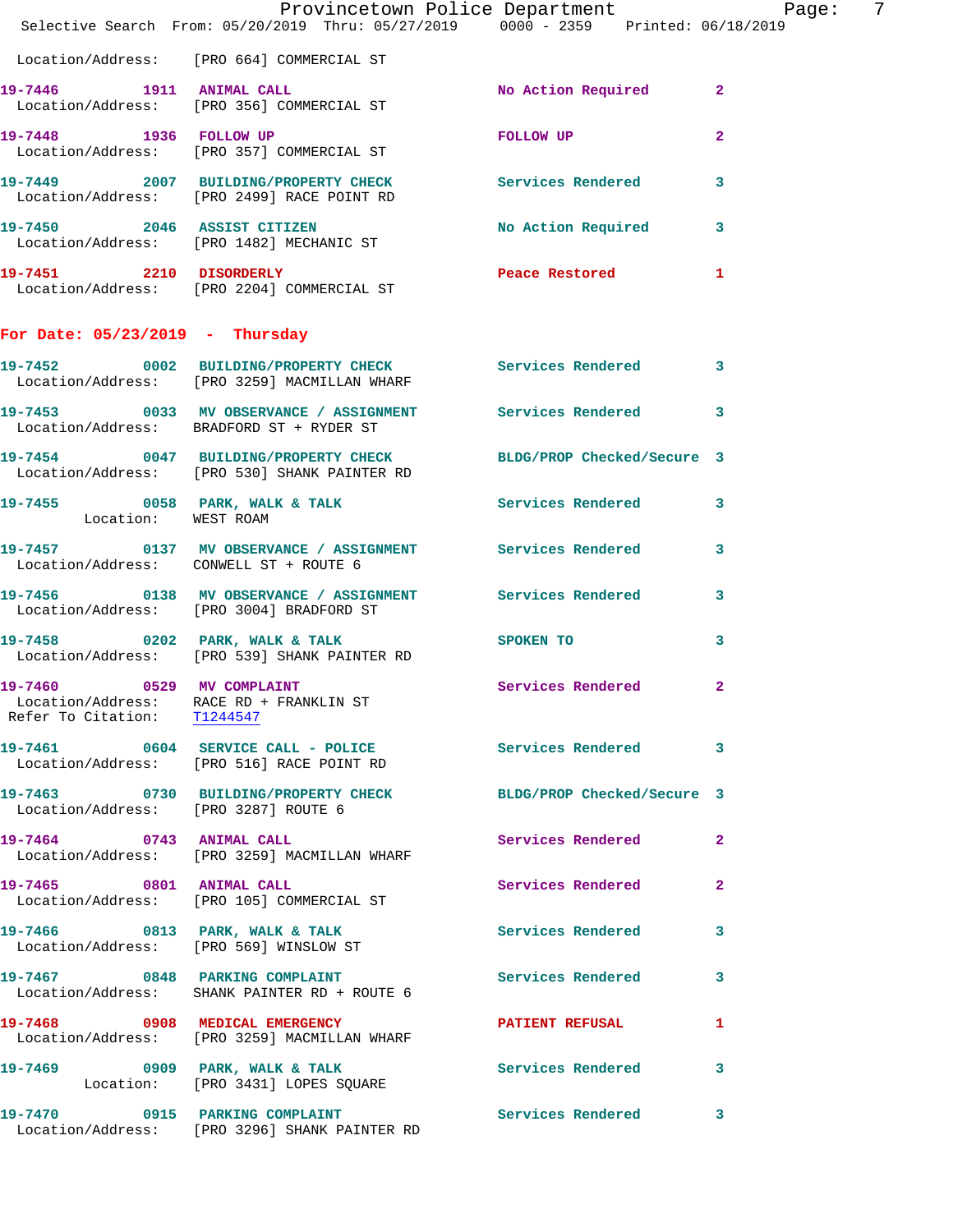|                            | 19-7471 0932 PARKING COMPLAINT<br>Location/Address: [PRO 1463] COMMERCIAL ST       | Services Rendered          | 3                          |
|----------------------------|------------------------------------------------------------------------------------|----------------------------|----------------------------|
| 19-7472 0958 MV COMPLAINT  | Location/Address: [PRO 3259] MACMILLAN WHARF                                       | Services Rendered          | $\mathbf{2}$               |
| 19-7473 1000 SERVE SUMMONS | Location/Address: [PRO 641] COMMERCIAL ST                                          | Could Not Locate           | 3                          |
| 19-7474 1023 MV STOP       | Location/Address: [PRO 1333] COMMERCIAL ST                                         | <b>Services Rendered</b>   | 3                          |
|                            | 19-7475 1023 SERVICE CALL - POLICE<br>Location/Address: [PRO 542] SHANK PAINTER RD | <b>Services Rendered</b>   | 3                          |
|                            | 19-7476 1031 PARKING COMPLAINT<br>Location/Address: [PRO 4140] COMMERCIAL ST       | Services Rendered          | 3                          |
|                            | 19-7477 1037 PARKING COMPLAINT<br>Location/Address: [PRO 57] BRADFORD ST           | <b>Services Rendered</b>   | 3                          |
|                            | $19-7478$ 1057 ALARM - GENERAL<br>Location/Address: [PRO 3366] MILLER HILL RD      | <b>Services Rendered</b>   | 1                          |
|                            | 19-7479 1112 PARK, WALK & TALK<br>Location/Address: [PRO 3296] SHANK PAINTER RD    | Services Rendered 3        |                            |
|                            | 19-7480 1131 MEDICAL EMERGENCY<br>Location/Address: [PRO 2364] COMMERCIAL ST       | Transported to Hospital 1  |                            |
|                            | 19-7481 1150 PARK, WALK & TALK<br>Location/Address: [PRO 2645] SHANK PAINTER RD    | Services Rendered          | 3                          |
| 19-7482 1153 ANIMAL CALL   | Location/Address: ROUTE 6 + SHANK PAINTER RD                                       | Services Rendered          | $\mathbf{2}$               |
|                            | 19-7483 1218 LOST PROPERTY<br>Location/Address: [PRO 542] SHANK PAINTER RD         | <b>Services Rendered</b>   | $\overline{\phantom{a}}$ 3 |
|                            | 19-7484 1232 MEDICAL EMERGENCY<br>Location/Address: [PRO 3670] SHANK PAINTER RD    | Transported to Hospital 1  |                            |
| 19-7485 1249 GENERAL INFO  | Location/Address: ALLERTON ST + COMMERCIAL ST                                      | Services Rendered 3        |                            |
|                            | 19-7486 1251 COMPLAINT - GENERAL<br>Location/Address: [PRO 349] COMMERCIAL ST      | Services Rendered          | 3                          |
|                            | 19-7487 1255 PARKING COMPLAINT<br>Location/Address: [PRO 1279] ATLANTIC AVE        | No Action Required         | 3                          |
|                            | 19-7488 1326 COMPLAINT - GENERAL<br>Location/Address: [PRO 539] SHANK PAINTER RD   | Services Rendered 3        |                            |
| 19-7489 1335 ANIMAL CALL   | Location/Address: [PRO 542] SHANK PAINTER RD                                       | Services Rendered          | $\mathbf{2}$               |
|                            | 19-7490 1413 COMPLAINT - GENERAL<br>Location/Address: ALDEN ST + BRADFORD ST       | Unfounded                  | $\mathbf{3}$               |
|                            | 19-7491 1437 PARKING COMPLAINT<br>Location/Address: [PRO 1349] COMMERCIAL ST       | Services Rendered          | 3                          |
|                            | 19-7492 1451 SERVICE CALL - POLICE                                                 | Services Rendered          | 3                          |
|                            | Location/Address: [PRO 569] WINSLOW ST<br>19-7493 1458 LOST PROPERTY               | <b>SPOKEN TO</b>           | 3                          |
| 19-7495 1500 ANIMAL CALL   | Location/Address: [PRO 3296] SHANK PAINTER RD                                      | Referred to Other Agency 2 |                            |
|                            |                                                                                    |                            |                            |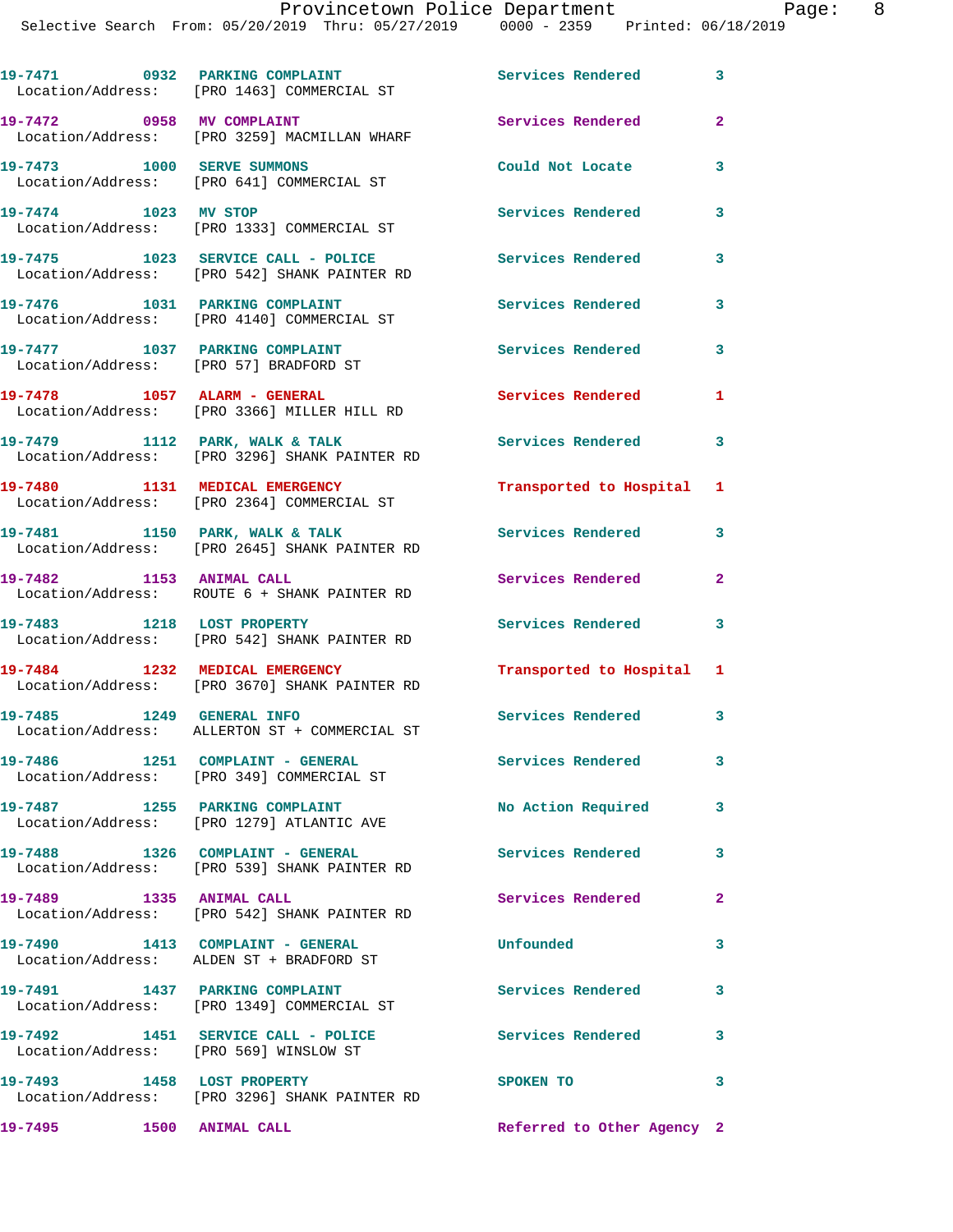|                                      | Provincetown Police Department Page: 9<br>Selective Search From: $05/20/2019$ Thru: $05/27/2019$ $0000 - 2359$ Printed: $06/18/2019$ |                           |              |  |
|--------------------------------------|--------------------------------------------------------------------------------------------------------------------------------------|---------------------------|--------------|--|
|                                      | Location/Address: [PRO 537] SHANK PAINTER RD                                                                                         |                           |              |  |
| 19-7496 1607 FOLLOW UP               | Location/Address: [PRO 810] COMMERCIAL ST                                                                                            | SPOKEN TO                 | $\mathbf{2}$ |  |
| Location/Address: ROUTE 6 + SNAIL RD | 19-7497 1740 MV OBSERVANCE / ASSIGNMENT Services Rendered 3                                                                          |                           |              |  |
|                                      | 19-7498 1802 MEDICAL EMERGENCY Transported to Hospital 1<br>Location/Address: [PRO 3222] ALDEN ST                                    |                           |              |  |
|                                      | 19-7499 1809 911 - GENERAL<br>Location/Address: RYDER ST + BRADFORD ST                                                               | No Action Required 1      |              |  |
|                                      | 19-7500 1830 MV COMPLAINT<br>Location/Address: [PRO 114] COMMERCIAL ST                                                               | SPOKEN TO 2               |              |  |
|                                      | 19-7502 1927 BUILDING/PROPERTY CHECK BLDG/PROP Checked/Secure 3<br>Location/Address: [PRO 537] SHANK PAINTER RD                      |                           |              |  |
|                                      | 19-7503 1949 PARK, WALK & TALK 1988 Services Rendered 3<br>Location/Address: [PRO 3442] COMMERCIAL ST                                |                           |              |  |
|                                      | 19-7504 2024 MV OBSERVANCE / ASSIGNMENT Services Rendered 3<br>Location/Address: STANDISH ST + BRADFORD ST                           |                           |              |  |
|                                      | 19-7505 2039 911 - GENERAL<br>Location/Address: [PRO 3496] COMMERCIAL ST                                                             | No Action Required 1      |              |  |
|                                      | 19-7507 2057 911 - GENERAL<br>Location/Address: [PRO 106] COMMERCIAL ST                                                              | No Action Required 1      |              |  |
| Location/Address: ROUTE 6 + SNAIL RD | 19-7506 2100 MV OBSERVANCE / ASSIGNMENT VERBAL WARNING                                                                               |                           | 3            |  |
| 19-7508 2108 MV STOP                 | Location/Address: ROUTE 6 + CONWELL ST<br>Refer To Citation: $\frac{19-485-CN}{29-485-CN}$                                           | VERBAL WARNING 3          |              |  |
| Refer To Citation: 19-486-CN         | 19-7509 2115 MV STOP<br>Location/Address: [PRO 3296] SHANK PAINTER RD                                                                | <b>VERBAL WARNING</b>     | $\mathbf{3}$ |  |
| Location/Address: SNAIL RD + ROUTE 6 | 19-7510 2338 MV OBSERVANCE / ASSIGNMENT Services Rendered 3                                                                          |                           |              |  |
| For Date: $05/24/2019$ - Friday      |                                                                                                                                      |                           |              |  |
|                                      | 19-7511 0028 PARK, WALK & TALK 3 Services Rendered 3<br>Location/Address: [PRO 3870] COMMERCIAL ST                                   |                           |              |  |
|                                      | 19-7512 0047 BUILDING/PROPERTY CHECK BLDG/PROP Checked/Secure 3<br>Location/Address: [PRO 488] MAYFLOWER ST                          |                           |              |  |
|                                      | 19-7513 0059 MV OBSERVANCE / ASSIGNMENT Services Rendered 3<br>Location/Address: BRADFORD ST + STANDISH ST                           |                           |              |  |
|                                      | 19-7514 0108 MEDICAL EMERGENCY<br>Location/Address: [PRO 2647] SHANK PAINTER RD                                                      | Transported to Hospital 1 |              |  |
| 19-7515 0122 BY-LAW VIOLATION        | Location/Address: [PRO 105] COMMERCIAL ST                                                                                            | GONE ON ARRIVAL 2         |              |  |
|                                      | 19-7516 0137 MV COMPLAINT<br>Location/Address: [PRO 228] COMMERCIAL ST                                                               | <b>Unfounded</b>          | $\mathbf{2}$ |  |
|                                      | 19-7517 0149 BUILDING/PROPERTY CHECK Services Rendered 3<br>Location/Address: [PRO 3259] MACMILLAN WHARF                             |                           |              |  |
|                                      | 19-7518 		 0156 BUILDING/PROPERTY CHECK Services Rendered 3                                                                          |                           |              |  |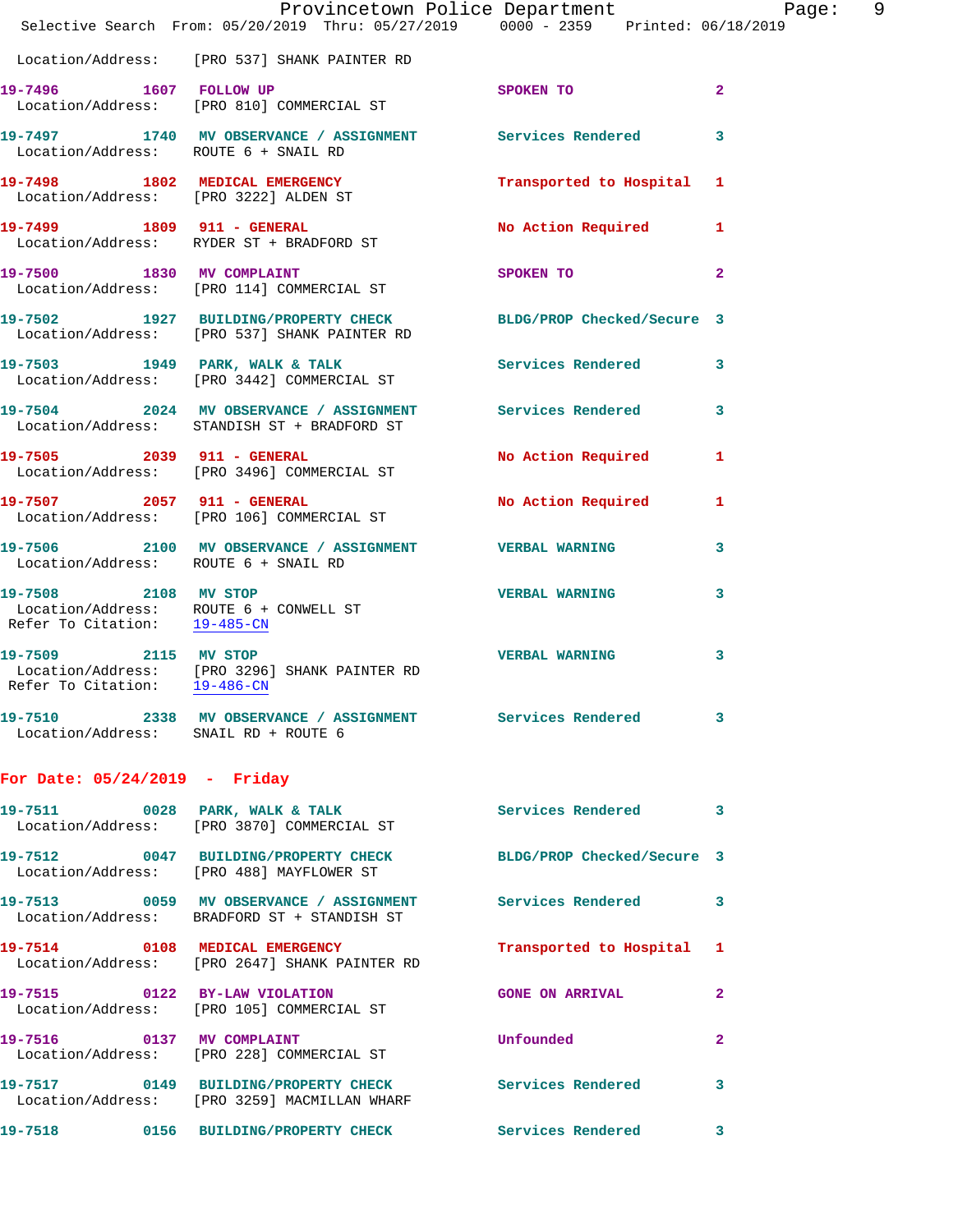|                                                      | Provincetown Police Department<br>Selective Search From: 05/20/2019 Thru: 05/27/2019 0000 - 2359 Printed: 06/18/2019 |                            | Page:            | 10 |
|------------------------------------------------------|----------------------------------------------------------------------------------------------------------------------|----------------------------|------------------|----|
|                                                      | Location/Address: [PRO 433] RYDER ST EXT                                                                             |                            |                  |    |
|                                                      | 19-7519 0219 GENERAL INFO<br>Location/Address: [PRO 3443] COMMERCIAL ST                                              | No Action Required 3       |                  |    |
|                                                      | 19-7520 0343 BUILDING/PROPERTY CHECK<br>Location/Address: [PRO 2859] BRADFORD ST                                     | BLDG/PROP Checked/Secure 3 |                  |    |
|                                                      | 19-7521 0423 BUILDING/PROPERTY CHECK BLDG/PROP Checked/Secure 3<br>Location/Address: [PRO 99] COMMERCIAL ST          |                            |                  |    |
|                                                      | 19-7522 0448 BUILDING/PROPERTY CHECK Services Rendered<br>Location/Address: [PRO 2490] PROVINCELANDS RD              |                            | 3                |    |
| Location/Address: [PRO 3287] ROUTE 6                 | 19-7523 0543 BUILDING/PROPERTY CHECK BLDG/PROP Checked/Secure 3                                                      |                            |                  |    |
|                                                      |                                                                                                                      |                            | 3                |    |
| 19-7525 0556 MV STOP<br>Refer To Citation: 19-487-CN | Location/Address: [PRO 515] RACE POINT RD                                                                            | <b>VERBAL WARNING</b>      | 3                |    |
| 19-7526 0604 MV STOP<br>Refer To Citation: 19-488-CN | Location/Address: [PRO 2540] RACE POINT RD                                                                           | <b>VERBAL WARNING</b>      | 3                |    |
| Location/Address: ROUTE 6                            | 19-7527 0611 MV OBSERVANCE / ASSIGNMENT Services Rendered                                                            |                            | 3                |    |
|                                                      | 19-7528 0613 FLIGHT COVERAGE<br>Location/Address: [PRO 516] RACE POINT RD                                            | Services Rendered          | 3                |    |
| Refer To Citation: 19-489-CN                         |                                                                                                                      | <b>VERBAL WARNING</b>      | 3                |    |
|                                                      | 19-7530 0751 BUILDING/PROPERTY CHECK<br>Location/Address: [PRO 3430] COMMERCIAL ST                                   | <b>Services Rendered</b>   | 3                |    |
| 19-7531 0803 WALK TO SCHOOL                          | Location/Address: [PRO 16] BRADFORD ST                                                                               | Services Rendered          | 3                |    |
|                                                      | 19-7532 0828 BUILDING/PROPERTY CHECK Services Rendered<br>Location/Address: [PRO 2500] COMMERCIAL ST                 |                            | 3                |    |
|                                                      | 19-7533 0916 MEDICAL EMERGENCY<br>Location/Address: [PRO 1168] WINTHROP ST                                           | Transported to Hospital 1  |                  |    |
|                                                      | 19-7534 0931 MEDICAL EMERGENCY<br>Location/Address: [PRO 2052] COMMERCIAL ST                                         | <b>PATIENT REFUSAL</b>     | 1                |    |
| Location/Address: ROUTE 6                            | 19-7535 6952 MV OBSERVANCE / ASSIGNMENT Services Rendered                                                            |                            | 3                |    |
| 19-7536 0956 LOST PASSPORT                           | Location/Address: [PRO 542] SHANK PAINTER RD                                                                         | Services Rendered          | 3                |    |
|                                                      | 19-7537 0956 MV COMPLAINT<br>Location/Address: [PRO 3004] BRADFORD ST                                                | <b>Services Rendered</b>   | $\mathbf{2}$     |    |
|                                                      | 19-7538 1016 LOST COACH WALLET<br>Location/Address: [PRO 542] SHANK PAINTER RD                                       | Services Rendered          | $3^{\circ}$<br>1 |    |
| Location/Address: [PRO 787] CENTER ST                | 19-7539 1034 MV COMPLAINT                                                                                            | Services Rendered          | $\mathbf{2}$     |    |
| 19-7540 1055 FOLLOW UP                               | Location/Address: [PRO 1006] NELSON AVE                                                                              | <b>FOLLOW UP</b>           | $\mathbf{2}$     |    |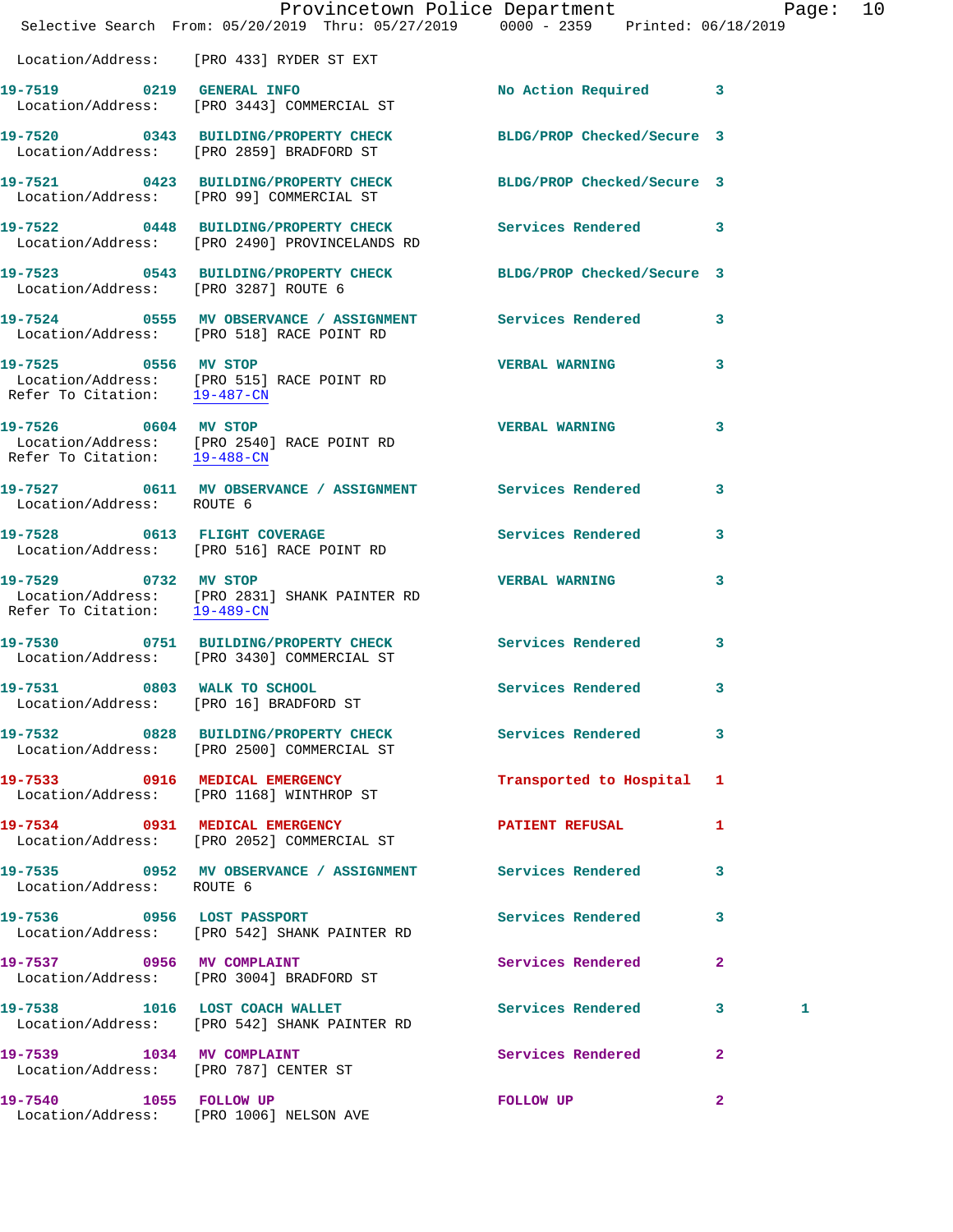|                                                                                                                  | Provincetown Police Department Page: 11<br>Selective Search From: 05/20/2019 Thru: 05/27/2019   0000 - 2359   Printed: 06/18/2019 |                            |                |  |
|------------------------------------------------------------------------------------------------------------------|-----------------------------------------------------------------------------------------------------------------------------------|----------------------------|----------------|--|
|                                                                                                                  | 19-7541 1100 MV OBSERVANCE / ASSIGNMENT Services Rendered 3<br>Location/Address: SHANK PAINTER RD + PROVINCE RD                   |                            |                |  |
| 19-7542 1100 MV STOP<br>Location/Address: [PRO 521] ROUTE 6<br>Refer To Citation: 19-490-CN                      |                                                                                                                                   | VERBAL WARNING 3           |                |  |
|                                                                                                                  | 19-7543 1104 FOLLOW UP<br>Location/Address: [PRO 2184] NELSON AVE                                                                 | FOLLOW UP                  | $\mathbf{2}$   |  |
| 19-7544 1106 MV STOP                                                                                             | Location/Address: RACE POINT RD + NELSON AVE<br>Refer To Citation: $\frac{19-491-CN}{\pi}$                                        | <b>VERBAL WARNING</b>      | 3              |  |
| 19-7545 1119 MV STOP<br>Location/Address: [PRO 2513] ROUTE 6<br>Refer To Citation: $\frac{19-492-CN}{\ }$        |                                                                                                                                   | <b>VERBAL WARNING</b>      | 3              |  |
| 19-7546 1120 MV STOP<br>Location/Address: [PRO 2513] ROUTE 6<br>Refer To Citation: $\frac{19-493-CN}{19-493-CN}$ |                                                                                                                                   | <b>VERBAL WARNING</b>      | 3              |  |
|                                                                                                                  | 19-7547 1133 MV STOP<br>Location/Address: RACE POINT RD + NELSON AVE<br>Refer To Citation: $\frac{19-494-CN}{\sqrt{10}}$          | <b>VERBAL WARNING</b>      | 3              |  |
|                                                                                                                  | 19-7548 1138 BUILDING/PROPERTY CHECK BLDG/PROP Checked/Secure 3<br>Location/Address: [PRO 3259] MACMILLAN WHARF                   |                            |                |  |
|                                                                                                                  | 19-7549 1139 BUILDING/PROPERTY CHECK BLDG/PROP Checked/Secure 3<br>Location/Address: [PRO 526] RYDER ST EXT                       |                            |                |  |
|                                                                                                                  | 19-7550 1140 BUILDING/PROPERTY CHECK BLDG/PROP Checked/Secure 3<br>Location/Address: [PRO 433] RYDER ST EXT                       |                            |                |  |
| Refer To Accident: 19-29-AC                                                                                      | 19-7551 1145 MV COLLISION<br>Location/Address: PEARL ST + COMMERCIAL ST                                                           | <b>Services Rendered</b> 1 |                |  |
| 19-7552 1210 ANIMAL CALL<br>Location/Address: [PRO 3222] ALDEN ST                                                |                                                                                                                                   | Services Rendered          | $\mathbf{2}$   |  |
|                                                                                                                  | 19-7553 1241 ASSIST CITIZEN<br>Location/Address: [PRO 542] SHANK PAINTER RD                                                       | Services Rendered 3        |                |  |
|                                                                                                                  | 19-7554 1247 COMPLAINT - GENERAL<br>Location/Address: [PRO 2778] COMMERCIAL ST                                                    | Referred to Other Agency 3 |                |  |
|                                                                                                                  | 19-7555 1312 MV COMPLAINT<br>Location/Address: [PRO 2860] COMMERCIAL ST                                                           | Services Rendered 2        |                |  |
| Location/Address: [PRO 3287] ROUTE 6                                                                             | 19-7556 1314 BUILDING/PROPERTY CHECK BLDG/PROP Checked/Secure 3                                                                   |                            |                |  |
|                                                                                                                  | 19-7557 1321 PARK, WALK & TALK 1997 Services Rendered 3<br>Location/Address: [PRO 526] RYDER ST EXT                               |                            |                |  |
| 19-7558 1331 MV COMPLAINT                                                                                        | Location/Address: [PRO 1015] NELSON AVE                                                                                           | SPOKEN TO                  | $\overline{2}$ |  |
| Location/Address: [PRO 2513] ROUTE 6                                                                             | 19-7559 1359 ASSIST DEPARTMENT / MUTUAL AID Services Rendered                                                                     |                            | 3              |  |
|                                                                                                                  | 19-7560 1405 PARK, WALK & TALK Services Rendered<br>Location/Address: [PRO 3277] SANDY HILL LN                                    |                            | 3              |  |
|                                                                                                                  | 19-7561 1409 LOST SILVER NECKLACE<br>Location/Address: [PRO 542] SHANK PAINTER RD                                                 | <b>Services Rendered</b> 3 |                |  |
| 19-7562 1436 ASSAULT<br>Location/Address: ROUTE 6 + SNAIL RD                                                     |                                                                                                                                   | SPOKEN TO                  | 1              |  |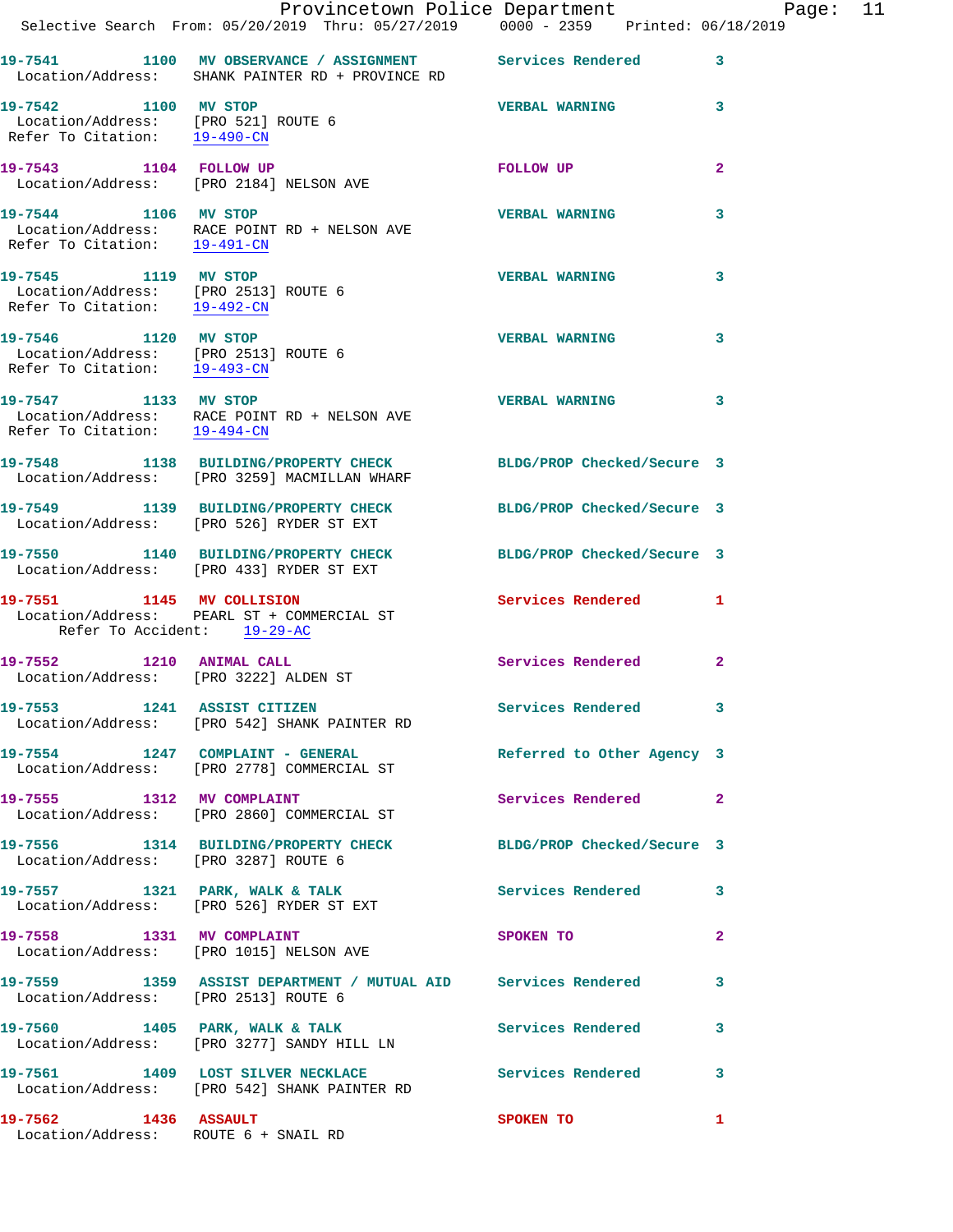|              | etown Police Department |             |  |                     | Page |
|--------------|-------------------------|-------------|--|---------------------|------|
| : 05/27/2019 |                         | 0000 - 2359 |  | Printed: 06/18/2019 |      |
|              |                         |             |  |                     |      |

|                                                                                                           | Selective Search From: 05/20/2019 Thru: 05/27/2019   0000 - 2359   Printed: 06/18/2019                     |                            |                     |
|-----------------------------------------------------------------------------------------------------------|------------------------------------------------------------------------------------------------------------|----------------------------|---------------------|
|                                                                                                           | 19-7563 1445 MEDICAL EMERGENCY<br>Location/Address: [PRO 3801] COMMERCIAL ST                               | Transported to Hospital 1  |                     |
| Location/Address: COURT ST                                                                                | 19-7564 1456 PARKING COMPLAINT                                                                             | Citation / Warning Issue 3 |                     |
|                                                                                                           | 19-7566 1520 LOST PROPERTY<br>Location/Address: [PRO 285] COMMERCIAL ST                                    | <b>SPOKEN TO</b>           | 3                   |
|                                                                                                           | 19-7568 1523 FOLLOW UP<br>Location/Address: [PRO 1957] COMMERCIAL ST                                       | SPOKEN TO                  | $\overline{a}$      |
| Location: WEST ROAM                                                                                       | 19-7567 1525 PARK, WALK & TALK 1998 Services Rendered                                                      |                            | 3                   |
| 19-7569 1545 MV STOP                                                                                      | Location/Address: [PRO 1263] COMMERCIAL ST<br>Refer To Citation: $\frac{19-495-CN}{29-495-CN}$             | <b>VERBAL WARNING</b>      | 3                   |
|                                                                                                           | 19-7570 1558 BUILDING/PROPERTY CHECK Services Rendered<br>Location/Address: [PRO 2483] COMMERCIAL ST       |                            | 3                   |
|                                                                                                           | 19-7571 1605 DISTURBANCE - FIGHT / ARGUMENT SPOKEN TO<br>Location/Address: [PRO 3405] COMMERCIAL ST        |                            | 1                   |
|                                                                                                           | 19-7572 1614 MEDICAL EMERGENCY<br>Location/Address: [PRO 925] FRANKLIN ST                                  | Transported to Hospital    | 1                   |
|                                                                                                           | 19-7574 1638 LARCENY / FORGERY / FRAUD SPOKEN TO<br>Location/Address: [PRO 1559] CONANT ST                 |                            | $\overline{a}$      |
| Location/Address: ROUTE 6 + SNAIL RD                                                                      | 19-7575 1650 MV OBSERVANCE / ASSIGNMENT Services Rendered                                                  |                            | 3                   |
|                                                                                                           | 19-7576 1700 MV OBSERVANCE / ASSIGNMENT Services Rendered<br>Location/Address: COURT ST + SHANK PAINTER RD |                            | 3                   |
|                                                                                                           | 19-7577 1709 PARKING COMPLAINT<br>Location/Address: [PRO 510] PLEASANT ST                                  | Services Rendered          | 3                   |
|                                                                                                           | 19-7579 1728 ANIMAL CALL<br>Location/Address: [PRO 440] HARRY KEMP WAY                                     | Investigated               | 2 <sup>1</sup><br>1 |
|                                                                                                           | 19-7581 1758 NOISE COMPLAINT<br>Location: [PRO 3431] LOPES SQUARE                                          | SPOKEN TO                  | 3                   |
|                                                                                                           | 19-7582 1826 PARKING COMPLAINT<br>Location/Address: [PRO 1486] PEARL ST                                    | No Action Required         | 3                   |
| 19-7583 1942 MV STOP<br>Refer To Citation: 19-496-CN                                                      | Location/Address: [PRO 105] COMMERCIAL ST                                                                  | <b>VERBAL WARNING</b>      | 3                   |
| 19-7584 1954 MV STOP<br>Location/Address: ROUTE 6 + SNAIL RD<br>Refer To Citation: $\frac{19-497-CN}{29}$ |                                                                                                            | <b>VERBAL WARNING</b>      | 3                   |
|                                                                                                           | 19-7585 2002 COMPLAINT - GENERAL<br>Location/Address: [PRO 823] COMMERCIAL ST                              | <b>Services Rendered</b>   | 3                   |
| 19-7586 2004 MV STOP                                                                                      | Location/Address: [PRO 3670] SHANK PAINTER RD<br>Refer To Citation: 19-498-CN                              | <b>VERBAL WARNING</b>      | 3                   |
| 19-7587 2026 MV STOP<br>Location/Address: ROUTE 6 + SNAIL RD<br>Refer To Citation: 19-499-CN              |                                                                                                            | <b>VERBAL WARNING</b>      | 3                   |
| 19-7589 2115 ALARM - GENERAL<br>Location/Address: [PRO 1616] BANGS ST                                     |                                                                                                            | SPOKEN TO                  | 1                   |
|                                                                                                           |                                                                                                            |                            |                     |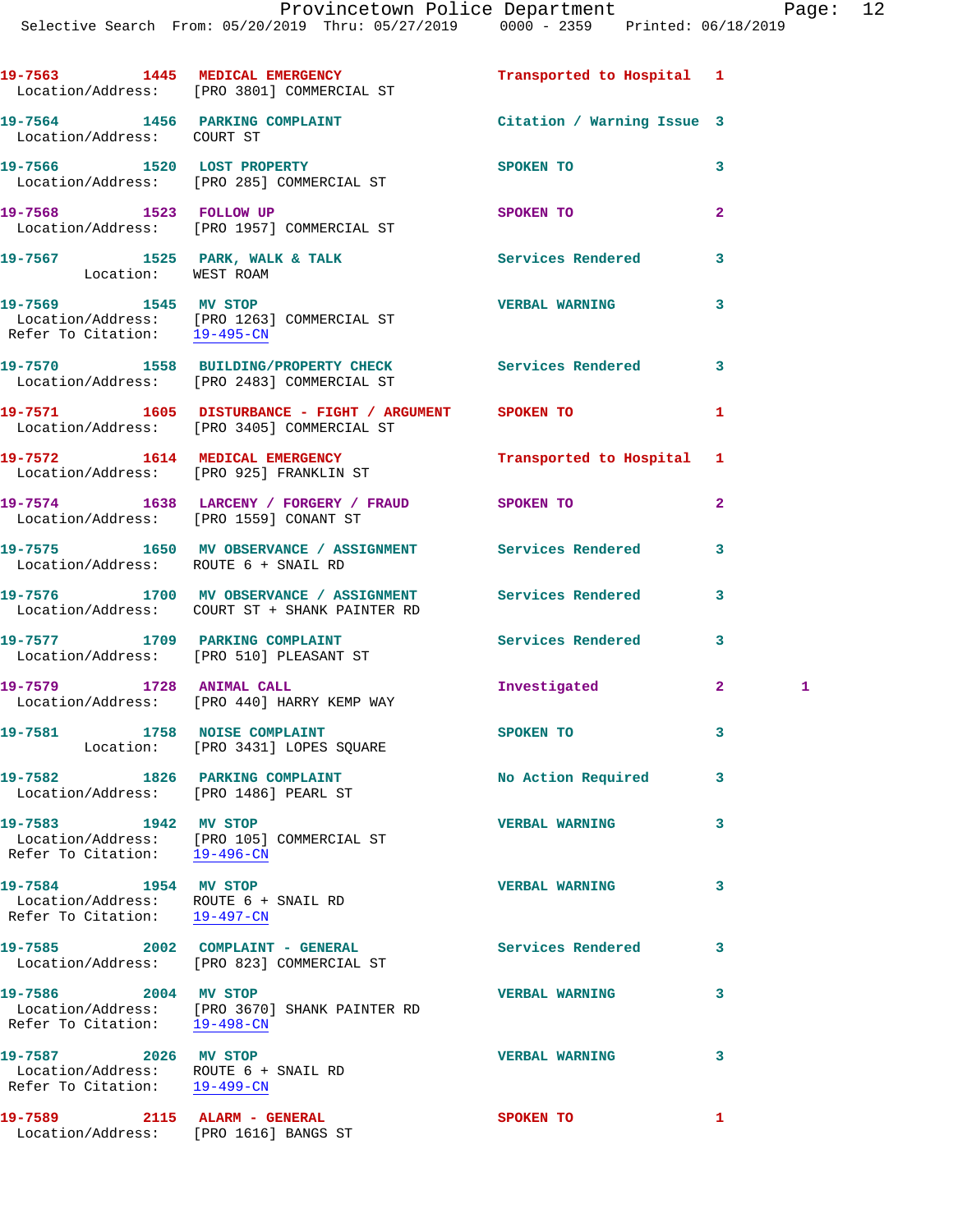| 19-7590                       | 2127 | HARASSMENT / THREATS<br>Location/Address: [PRO 399] COMMERCIAL ST       | <b>SPOKEN TO</b>      |   |
|-------------------------------|------|-------------------------------------------------------------------------|-----------------------|---|
| 19-7591                       | 2131 | MEDICAL EMERGENCY<br>Location/Address: [PRO 208] COMMERCIAL ST          | PATIENT REFUSAL       |   |
| 19-7593                       | 2159 | SUSPICIOUS ACTIVITY<br>Location/Address: [PRO 526] RYDER ST EXT         | Could Not Locate      | 2 |
| 19-7594<br>Refer To Citation: | 2210 | MV STOP<br>Location/Address: [PRO 105] COMMERCIAL ST<br>$19 - 500 - CN$ | <b>VERBAL WARNING</b> |   |

| 19-7595                      | 2225 | <b>NOISE COMPLAINT</b><br>Location/Address: OFF CONWELL ST | <b>SPOKEN TO</b>           |  |
|------------------------------|------|------------------------------------------------------------|----------------------------|--|
| 19-7596<br>Location/Address: | 2228 | <b>HAZARDS</b><br>[PRO 3176] COMMERCIAL ST                 | No Action Required         |  |
| 19-7598                      | 2241 | <b>BUILDING/PROPERTY CHECK</b>                             | BLDG/PROP Checked/Secure 3 |  |

| Location/Address:            |      | [PRO 182] COMMERCIAL ST                         |                    |  |
|------------------------------|------|-------------------------------------------------|--------------------|--|
| 19-7599<br>Location/Address: | 2256 | COMPLAINT - GENERAL<br>[PRO 1228] COMMERCIAL ST | No Action Required |  |
| 19-7600<br>Location/Address: | 2334 | PARK, WALK & TALK<br>[PRO 3870] COMMERCIAL ST   | No Action Required |  |

**19-7601 2343 PARKING COMPLAINT SPOKEN TO 3**  Location/Address: [PRO 105] COMMERCIAL ST

**19-7602 2354 LARCENY / FORGERY / FRAUD Investigated 2**  Location/Address: [PRO 3222] ALDEN ST

**For Date: 05/25/2019 - Saturday**

| 19-7603<br>Location/Address: | 0000 | PARK, WALK & TALK<br>[PRO 3870] COMMERCIAL ST                 | Services Rendered          |  |
|------------------------------|------|---------------------------------------------------------------|----------------------------|--|
| 19-7604<br>Location/Address: | 0001 | <b>BUILDING/PROPERTY CHECK</b><br>[PRO 3033] COMMERCIAL ST    | BLDG/PROP Checked/Secure 3 |  |
| 19-7605<br>Location/Address: | 0003 | <b>BAR CHECK</b><br>[PRO 3276] COMMERCIAL ST                  | Services Rendered          |  |
| 19-7606                      | 0013 | <b>BAR CHECK</b><br>Location/Address: [PRO 208] COMMERCIAL ST | Services Rendered          |  |

**19-7607 0021 BAR CHECK Services Rendered 3**  Location/Address: [PRO 399] COMMERCIAL ST 19-7608 0026 MV STOP **No Action Required** 3 Location/Address: [PRO 526] RYDER ST EXT

**19-7609 0031 PARK, WALK & TALK Services Rendered 3**  Location/Address: [PRO 3870] COMMERCIAL ST 19-7610 0045 BAR CHECK No Action Required 3 Location/Address: [PRO 3443] COMMERCIAL ST **19-7611 0047 MV OBSERVANCE / ASSIGNMENT No Action Required 3**  Location/Address: BRADFORD ST + RYDER ST **19-7612 0050 MV STOP VERBAL WARNING 3**  Location/Address: [PRO 94] BRADFORD ST Refer To Citation: 19-501-CN

**19-7614 0058 MV STOP VERBAL WARNING 3**  Location/Address: BRADFORD ST + NICKERSON ST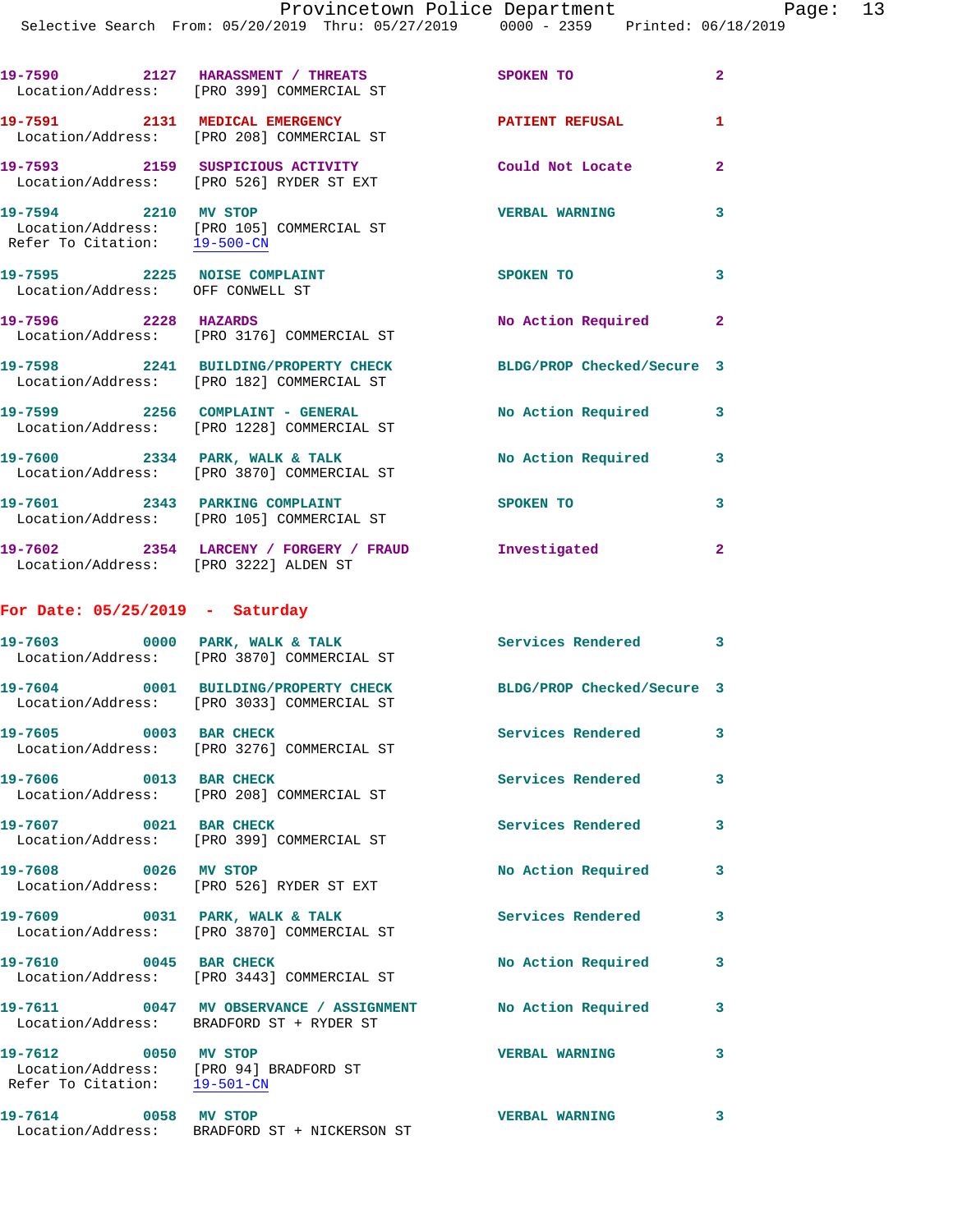|                                      | Provincetown Police Department Page: 14<br>Selective Search From: $05/20/2019$ Thru: $05/27/2019$ $0000 - 2359$ Printed: $06/18/2019$ |                          |              |  |
|--------------------------------------|---------------------------------------------------------------------------------------------------------------------------------------|--------------------------|--------------|--|
| Refer To Citation: 19-502-CN         |                                                                                                                                       |                          |              |  |
|                                      | 19-7613 0059 MV OBSERVANCE / ASSIGNMENT Services Rendered 3<br>Location/Address: ROUTE 6 + CONWELL ST                                 |                          |              |  |
|                                      | 19-7615 0104 MV STOP<br>Location/Address: BRADFORD ST + CONWELL ST<br>Refer To Citation: $\frac{19-504-CN}{29-504-CN}$                | <b>VERBAL WARNING</b>    | 3            |  |
| Refer To Citation: 19-503-CN         | 19-7616 0106 MV STOP<br>Location/Address: [PRO 606] CONWELL ST                                                                        | <b>VERBAL WARNING</b>    | 3            |  |
|                                      | 19-7617 		 0132 ASSIST CITIZEN 		 Services Rendered 3<br>Location/Address: [PRO 105] COMMERCIAL ST                                    |                          |              |  |
|                                      | 19-7618 		 0140 MV OBSERVANCE / ASSIGNMENT Services Rendered<br>Location/Address: SHANK PAINTER RD + BRADFORD ST                      |                          | 3            |  |
| 19-7619 0148 ANIMAL CALL             | Location/Address: [PRO 1109] SOMERSET RD                                                                                              | Services Rendered 2      |              |  |
|                                      | 19-7620 0150 MV STOP<br>Location/Address: BRADFORD ST + WINTHROP ST<br>Refer To Citation: <u>19-505-CN</u>                            | <b>VERBAL WARNING</b>    | 3            |  |
|                                      | 19-7621 0402 ASSIST CITIZEN<br>Location/Address: [PRO 518] RACE POINT RD                                                              | Services Rendered 3      |              |  |
|                                      | 19-7622 0417 BUILDING/PROPERTY CHECK BLDG/PROP Checked/Secure 3<br>Location/Address: [PRO 379] COMMERCIAL ST                          |                          |              |  |
|                                      | 19-7623 0455 MV OBSERVANCE / ASSIGNMENT Services Rendered 3<br>Location/Address: [PRO 447] JEROME SMITH RD                            |                          |              |  |
| Location/Address: ROUTE 6 + SNAIL RD | 19-7624 0538 MV OBSERVANCE / ASSIGNMENT Services Rendered 3                                                                           |                          |              |  |
|                                      | 19-7625 0602 FOLLOW UP<br>Location/Address: [PRO 3296] SHANK PAINTER RD                                                               | No Action Required       | $\mathbf{2}$ |  |
|                                      | 19-7626 0609 PARK, WALK & TALK<br>Location/Address: [PRO 516] RACE POINT RD                                                           | Services Rendered        | 3            |  |
| 19-7627 0754 FLIGHT COVERAGE         | Location/Address: [PRO 516] RACE POINT RD                                                                                             | Services Rendered 2      |              |  |
| 19-7628 0832 LOST WALLET             | Location/Address: [PRO 542] SHANK PAINTER RD                                                                                          | Services Rendered 3      |              |  |
|                                      | 19-7629 0842 BUILDING/PROPERTY CHECK BLDG/PROP Checked/Secure 3<br>Location/Address: [PRO 3317] CEMETERY RD                           |                          | 1            |  |
|                                      | 19-7630 0906 PARK, WALK & TALK<br>Location/Address: [PRO 146] COMMERCIAL ST                                                           | <b>Services Rendered</b> | 3            |  |
| 19-7631 0943 LOST KEYS               | Location/Address: [PRO 542] SHANK PAINTER RD                                                                                          | Services Rendered        | 3            |  |
| 19-7633 1102 FOLLOW UP               | Location/Address: [PRO 3296] SHANK PAINTER RD                                                                                         | <b>FOLLOW UP</b>         | $\mathbf{2}$ |  |
| 19-7634 1107 STOLEN KAYAK            | Location/Address: [PRO 350] COMMERCIAL ST                                                                                             | Services Rendered        | $\mathbf{2}$ |  |
| 19-7635                              | 1112 PARK, WALK & TALK                                                                                                                | <b>Services Rendered</b> | $\sim$ 3     |  |

Location/Address: ROUTE 6 + SNAIL RD

**19-7636 1135 MV OBSERVANCE / ASSIGNMENT Services Rendered 3** 

Location/Address: [PRO 2645] SHANK PAINTER RD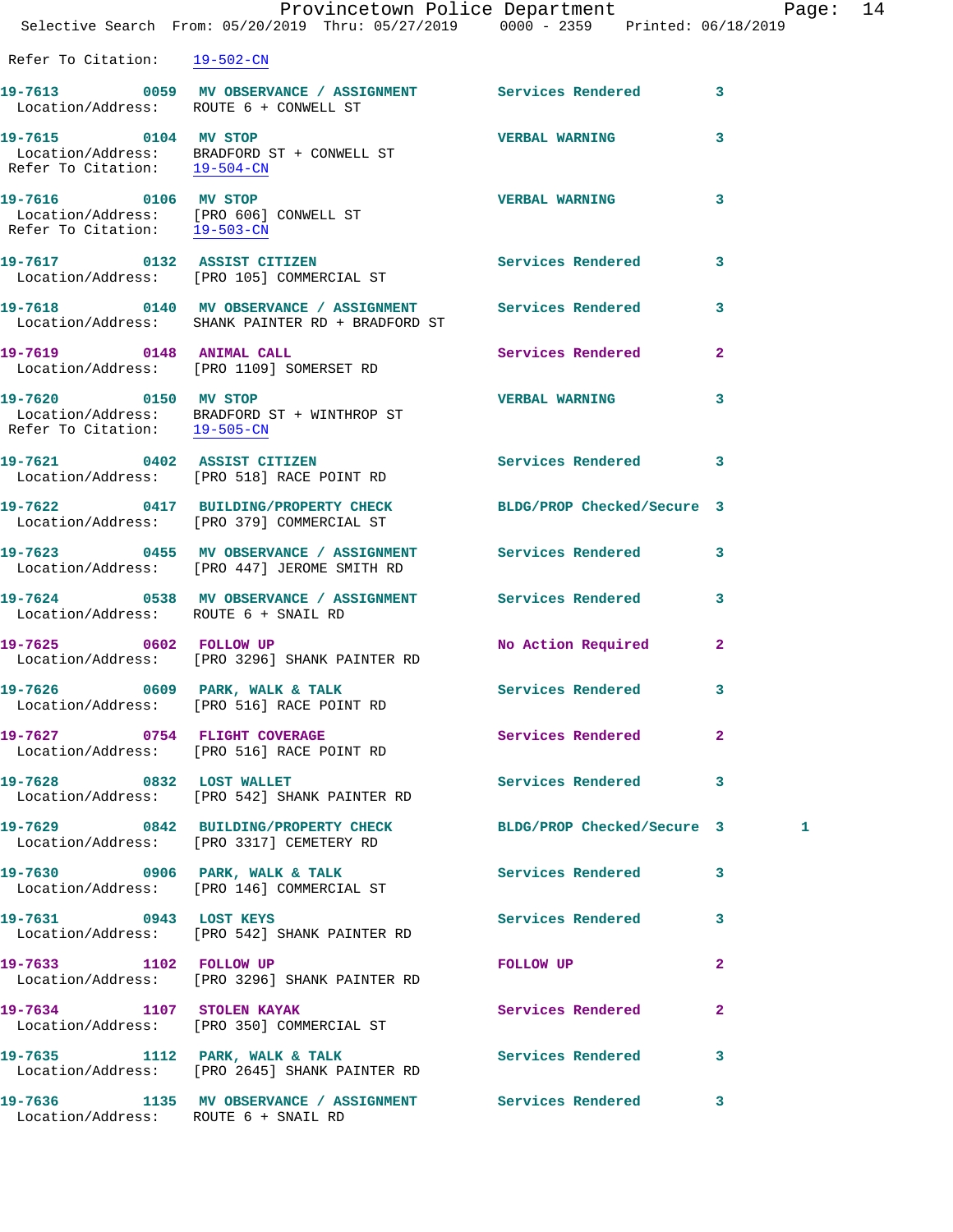|                                                      | Provincetown Police Department Page: 15<br>Selective Search From: 05/20/2019 Thru: 05/27/2019   0000 - 2359   Printed: 06/18/2019 |                            |                         |  |
|------------------------------------------------------|-----------------------------------------------------------------------------------------------------------------------------------|----------------------------|-------------------------|--|
|                                                      | 19-7638 1139 ANIMAL CALL<br>Location/Address: [PRO 1094] RACE POINT RD                                                            | Services Rendered 2        |                         |  |
|                                                      | 19-7637 1140 LOST WALLET Services Rendered 3<br>Location/Address: [PRO 3314] COMMERCIAL ST                                        |                            |                         |  |
|                                                      | 19-7639 1203 MV OBSERVANCE / ASSIGNMENT Services Rendered<br>Location/Address: [PRO 106] COMMERCIAL ST                            |                            | $\overline{\mathbf{3}}$ |  |
|                                                      | 19-7640 1206 MEDICAL EMERGENCY 1 Services Rendered 1<br>Location/Address: [PRO 1269] ALDEN ST                                     |                            |                         |  |
|                                                      | 19-7641 1223 LOST ID<br>Location/Address: [PRO 542] SHANK PAINTER RD                                                              | Services Rendered 3        |                         |  |
| Location/Address: ROUTE 6 + SNAIL RD                 | 19-7643 1303 MV OBSERVANCE / ASSIGNMENT Citation / Warning Issue 3                                                                |                            |                         |  |
| 19-7644 1313 MV STOP<br>Refer To Citation: 19-506-CN | Location/Address: [PRO 2479] ROUTE 6                                                                                              | VERBAL WARNING 3           |                         |  |
|                                                      | 19-7645 1343 BUILDING/PROPERTY CHECK Services Rendered<br>Location/Address: [PRO 2540] RACE POINT RD                              |                            | 3                       |  |
| 19-7646 1346 FOLLOW UP                               | Location/Address: [PRO 3296] SHANK PAINTER RD                                                                                     | <b>FOLLOW UP</b>           | $\mathbf{2}$            |  |
|                                                      | 19-7647 1356 PARK, WALK & TALK 1998 Services Rendered<br>Location/Address: [PRO 175] COMMERCIAL ST                                |                            | 3                       |  |
| 19-7648 1400 MV DISABLED                             | Location/Address: [PRO 1653] PRISCILLA ALDEN RD                                                                                   | Services Rendered          | $\mathbf{2}$            |  |
|                                                      | 19-7650 1430 BUILDING/PROPERTY CHECK<br>Location/Address: [PRO 2898] JEROME SMITH RD                                              | Services Rendered 3        |                         |  |
|                                                      | 19-7652 1509 MV COLLISION<br>Location/Address: RYDER ST + BRADFORD ST                                                             | Services Rendered          | 1                       |  |
|                                                      | 19-7653 1512 ASSIST CITIZEN<br>Location/Address: [PRO 444] HIGH POLE HILL                                                         | Could Not Locate           | 3                       |  |
|                                                      | 19-7654 1538 PARKING COMPLAINT<br>Location/Address: [PRO 363] COMMERCIAL ST                                                       | SPOKEN TO                  | 3                       |  |
|                                                      | 19-7655 1547 MEDICAL EMERGENCY<br>Location: [PRO 3431] LOPES SQUARE                                                               | Transported to Hospital 1  |                         |  |
|                                                      | 19-7656 1559 ASSIST CITIZEN<br>Location/Address: [PRO 2490] PROVINCELANDS RD                                                      | Services Rendered 3        |                         |  |
| Location/Address: WINTHROP ST                        | 19-7657 1615 PARKING COMPLAINT                                                                                                    | Could Not Locate 3         |                         |  |
|                                                      | 19-7658 1621 911 - GENERAL<br>Location/Address: [PRO 3078] ALDEN ST                                                               | Referred to Other Agency 1 |                         |  |
|                                                      | 19-7659 1633 MEDICAL EMERGENCY<br>Location/Address: [PRO 440] HARRY KEMP WAY                                                      | Transported to Hospital 1  |                         |  |
|                                                      | 19-7661 1701 STREET PERFORMER COMPLAINT SPOKEN TO<br>Location/Address: [PRO 3237] COMMERCIAL ST                                   |                            | 3                       |  |
|                                                      | 19-7662 1708 PARKING COMPLAINT<br>Location/Address: [PRO 363] COMMERCIAL ST                                                       | Services Rendered 3        |                         |  |
| 19-7663 1738 MV STOP                                 | Location/Address: [PRO 2577] BRADFORD ST                                                                                          | <b>VERBAL WARNING</b>      | 3                       |  |

Refer To Citation: 19-507-CN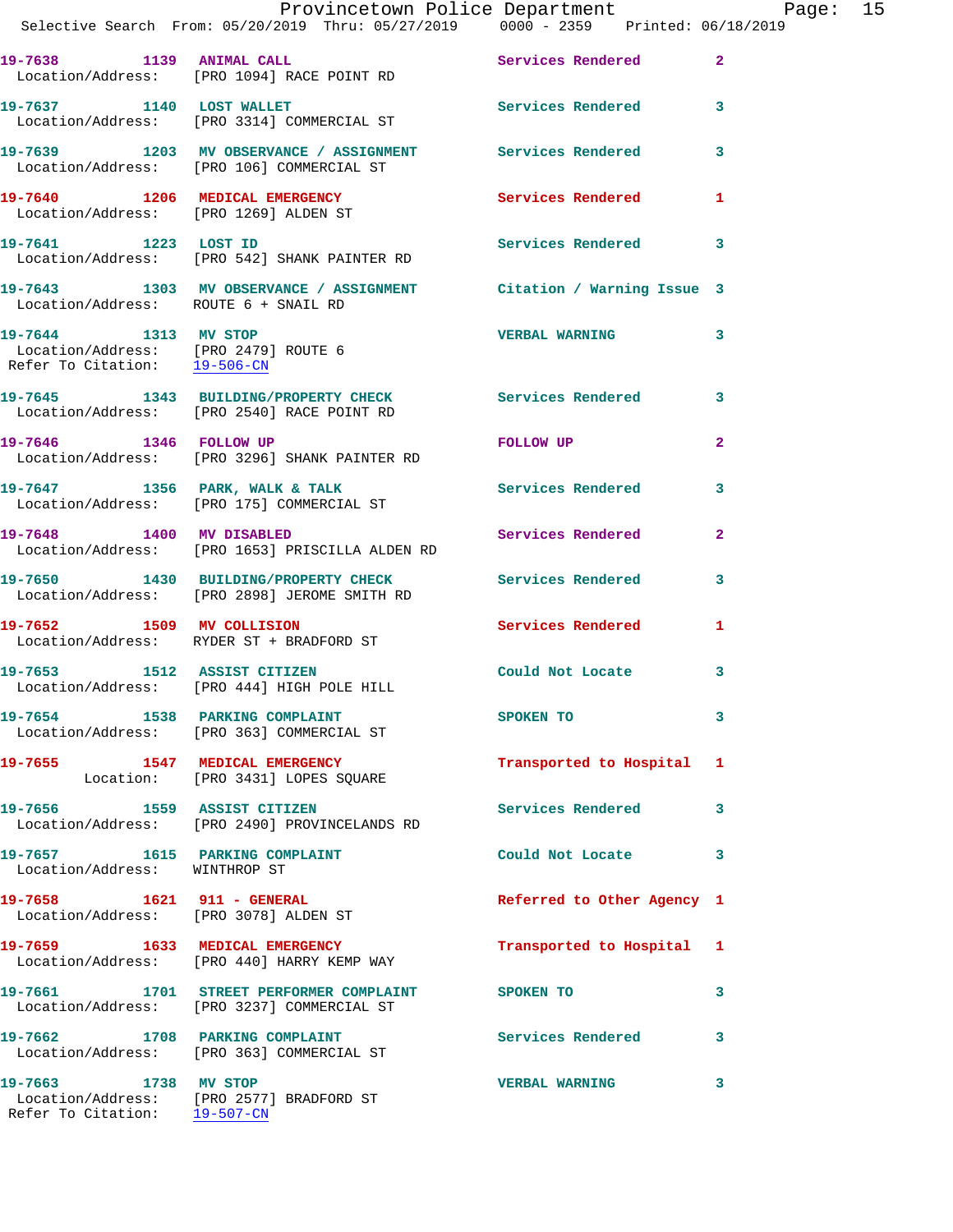|                                 | Provincetown Police Department Page: 16<br>Selective Search From: 05/20/2019 Thru: 05/27/2019   0000 - 2359   Printed: 06/18/2019     |                           |              |  |
|---------------------------------|---------------------------------------------------------------------------------------------------------------------------------------|---------------------------|--------------|--|
|                                 | 19-7665 1804 TRESPASS                                                                                                                 | Services Rendered 2       |              |  |
|                                 | Location/Address: [PRO 146] COMMERCIAL ST                                                                                             |                           |              |  |
|                                 | 19-7666 1840 LOST PROPERTY<br>Location/Address: [PRO 3443] COMMERCIAL ST                                                              | SPOKEN TO 3               |              |  |
|                                 | 19-7668 2017 MEDICAL EMERGENCY PATIENT REFUSAL<br>Location/Address: [PRO 3430] COMMERCIAL ST                                          |                           | 1            |  |
|                                 | 19-7670 2037 MEDICAL EMERGENCY<br>Location/Address: WINTHROP ST + BRADFORD ST                                                         | Transported to Hospital 1 |              |  |
|                                 | 19-7671 2054 MV STOP<br>Location/Address: [PRO 2577] BRADFORD ST<br>Refer To Citation: 19-508-CN                                      | <b>VERBAL WARNING</b>     | 3            |  |
|                                 | 19-7672 2059 FOLLOW UP<br>Location/Address: [PRO 3430] COMMERCIAL ST                                                                  | SPOKEN TO                 | $\mathbf{2}$ |  |
|                                 | 19-7673 2106 MV COLLISION<br>Location/Address: RYDER ST + BRADFORD ST                                                                 | Services Rendered 1       |              |  |
|                                 | 19-7675 2133 911 - GENERAL<br>Location/Address: [PRO 542] SHANK PAINTER RD                                                            | <b>SPOKEN TO</b>          | 1            |  |
|                                 | 19-7678 2252 BUILDING/PROPERTY CHECK BLDG/PROP Checked/Secure 3<br>Location/Address: [PRO 3033] COMMERCIAL ST                         |                           |              |  |
|                                 | 19-7680 2319 PARK, WALK & TALK 2008 Services Rendered<br>Location/Address: [PRO 3870] COMMERCIAL ST                                   |                           | 3            |  |
| 19-7682 2331 BAR CHECK          | Location/Address: [PRO 3432] COMMERCIAL ST                                                                                            | Services Rendered 3       |              |  |
|                                 | 19-7683 2331 BAR CHECK<br>Location/Address: [PRO 2832] COMMERCIAL ST                                                                  | Services Rendered         | 3            |  |
| 19-7684 2346 BAR CHECK          | Location/Address: [PRO 2737] COMMERCIAL ST                                                                                            | Services Rendered 3       |              |  |
| For Date: $05/26/2019$ - Sunday |                                                                                                                                       |                           |              |  |
|                                 | 19-7685 6005 PARK, WALK & TALK 1997 Services Rendered 3<br>Location/Address: [PRO 3870] COMMERCIAL ST                                 |                           |              |  |
| 19-7687 0010 BAR CHECK          | Location/Address: [PRO 3276] COMMERCIAL ST                                                                                            | Services Rendered         | 3            |  |
|                                 | 19-7688 0010 BAR CHECK<br>Location/Address: [PRO 3236] COMMERCIAL ST                                                                  | <b>Services Rendered</b>  | 3            |  |
|                                 | 19-7686 0015 NOISE COMPLAINT<br>Location/Address: [PRO 667] COMMERCIAL ST                                                             | <b>SPOKEN TO</b>          | 3            |  |
|                                 | 19-7689 0045 MV OBSERVANCE / ASSIGNMENT No Action Required 3<br>Location/Address: [PRO 1566] CONWELL ST                               |                           |              |  |
| Refer To Citation: 19-509-CN    | 19-7691 0056 MV STOP<br>Location/Address: [PRO 539] SHANK PAINTER RD                                                                  | <b>VERBAL WARNING</b>     | 3            |  |
|                                 | 19-7692 0111 PARK, WALK & TALK Services Rendered<br>Location/Address: [PRO 3870] COMMERCIAL ST                                        |                           | 3            |  |
|                                 | 19-7693 0156 ESCORT / TRANSPORT/BHOC No Action Required 3<br>Location/Address: [BAR 3] LOCATED IN BOURNE<br>Refer To Arrest: 19-68-AR |                           |              |  |
|                                 | 19-7695 0213 BUILDING/PROPERTY CHECK BLDG/PROP Checked/Secure 3                                                                       |                           |              |  |

Location/Address: [PRO 2977] COMMERCIAL ST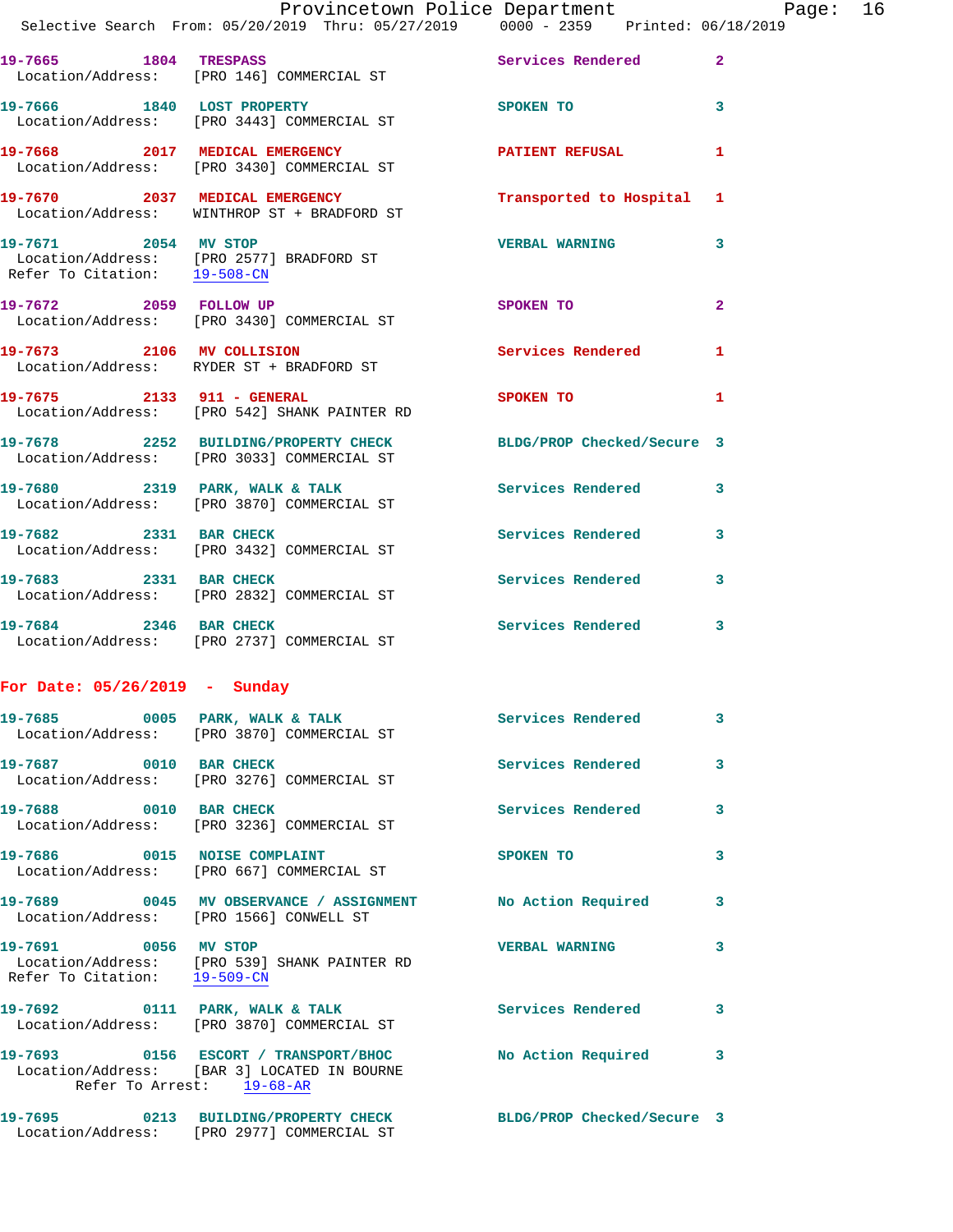| 19-7697 0304 ALARM - FIRE                                       | Location/Address: [PRO 1050] PILGRIM HEIGHTS RD                                                        | <b>False Alarm</b>         | $\mathbf{1}$            |
|-----------------------------------------------------------------|--------------------------------------------------------------------------------------------------------|----------------------------|-------------------------|
|                                                                 | 19-7698 0330 BUILDING/PROPERTY CHECK Services Rendered<br>Location/Address: [PRO 3259] MACMILLAN WHARF |                            | 3                       |
| 19-7699 0417 MV STOP<br>Refer To Citation: 19-510-CN            | Location/Address: BRADFORD ST + ANTHONY ST                                                             | <b>VERBAL WARNING</b>      | 3                       |
|                                                                 | 19-7700 0458 BUILDING/PROPERTY CHECK<br>Location/Address: [PRO 433] RYDER ST EXT                       | Services Rendered 3        |                         |
| Refer To Arrest: 19-68-AR                                       | 19-7701 0509 MEDICAL EMERGENCY<br>Location/Address: [PRO 542] SHANK PAINTER RD                         | Transported to Hospital 1  |                         |
|                                                                 | 19-7702 0520 BUILDING/PROPERTY CHECK<br>Location/Address: [PRO 2489] BRADFORD ST                       | BLDG/PROP Checked/Secure 3 |                         |
|                                                                 | 19-7703 0603 MV OBSERVANCE / ASSIGNMENT Services Rendered 3<br>Location/Address: [PRO 2513] ROUTE 6    |                            |                         |
|                                                                 | 19-7704 0617 BUILDING/PROPERTY CHECK<br>Location/Address: [PRO 515] RACE POINT RD                      | BLDG/PROP Checked/Secure 3 |                         |
|                                                                 | 19-7705 0741 MV OBSERVANCE / ASSIGNMENT Services Rendered<br>Location/Address: ROUTE 6 + HOWLAND ST    |                            | $\overline{\mathbf{3}}$ |
| Location/Address: [HYA 1] PARK ST                               | 19-7707 0844 ESCORT / TRANSPORT<br>Refer To Arrest: 19-68-AR                                           | Services Rendered 3        |                         |
| Location/Address: MAYFLOWER AVE                                 | 19-7708 0859 MEDICAL EMERGENCY                                                                         | Transported to Hospital 1  |                         |
|                                                                 | 19-7709 0928 PARKING COMPLAINT<br>Location/Address: [PRO 285] COMMERCIAL ST                            | SPOKEN TO                  | 3                       |
|                                                                 | 19-7710 1017 SERVICE CALL - POLICE<br>Location/Address: [PRO 516] RACE POINT RD                        | <b>Services Rendered</b>   | $\mathbf{3}$            |
|                                                                 | 19-7711 1111 MV OBSERVANCE / ASSIGNMENT Services Rendered<br>Location/Address: [PRO 3440] ROUTE 6      |                            | 3                       |
| 19-7714 1135 BIKE - ACCIDENT<br>Location/Address: COMMERCIAL ST |                                                                                                        | <b>Services Rendered</b>   | $\mathbf{1}$            |
|                                                                 | 19-7715 1309 MEDICAL EMERGENCY<br>Location/Address: FRANKLIN ST + COMMERCIAL ST                        | Transported to Hospital 1  |                         |
| 19-7716 1314 ANIMAL CALL                                        | Location/Address: [PRO 132] COMMERCIAL ST                                                              | Services Rendered          | $\mathbf{2}$            |
|                                                                 | 19-7718 1356 MV OBSERVANCE / ASSIGNMENT Services Rendered<br>Location/Address: [PRO 1520] BRADFORD ST  |                            | $\overline{\mathbf{3}}$ |
|                                                                 | 19-7719 1422 MV DISABLED<br>Location/Address: CONWELL ST + BRADFORD ST                                 | Services Rendered          | $\mathbf{2}$            |
| 19-7720 1450 BAR CHECK                                          | Location/Address: [PRO 382] COMMERCIAL ST                                                              | Services Rendered          | 3                       |
|                                                                 | 19-7721 1457 SERVICE CALL - POLICE<br>Location/Address: [PRO 516] RACE POINT RD                        | <b>Services Rendered</b>   | 3                       |
| 19-7722 1514 LOST PROPERTY                                      | Location/Address: [PRO 3259] MACMILLAN WHARF                                                           | Services Rendered          | $\mathbf{3}$            |
|                                                                 | 19-7723 1516 MEDICAL EMERGENCY                                                                         | Transported to Hospital 1  |                         |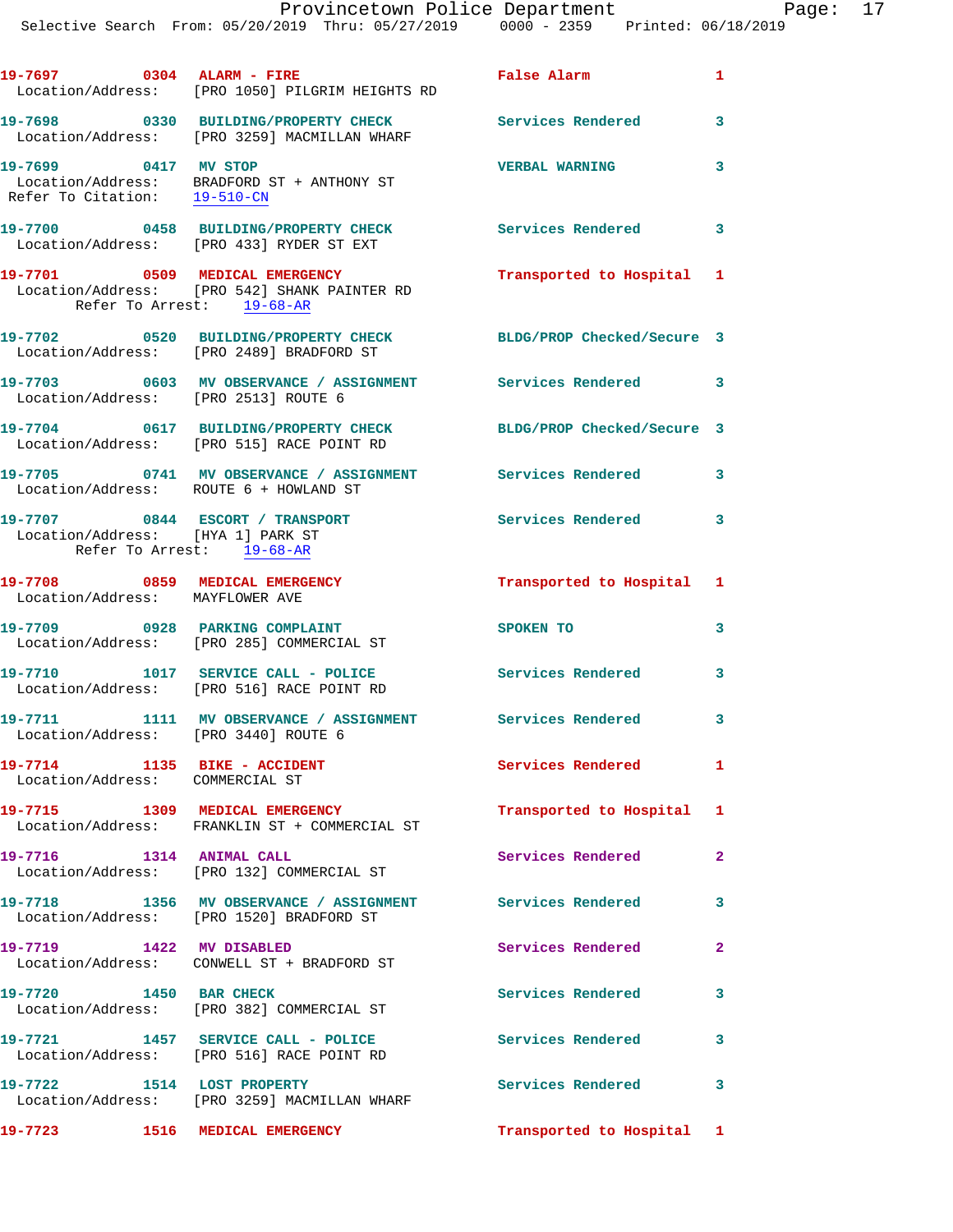|                                                                                             | Provincetown Police Department Page: 18<br>Selective Search From: 05/20/2019 Thru: 05/27/2019   0000 - 2359   Printed: 06/18/2019 |                            |              |
|---------------------------------------------------------------------------------------------|-----------------------------------------------------------------------------------------------------------------------------------|----------------------------|--------------|
|                                                                                             | Location/Address: [PRO 312] COMMERCIAL ST                                                                                         |                            |              |
|                                                                                             | 19-7731 1530 TRAFFIC CONTROL<br>Location/Address: [PRO 1544] COMMERCIAL ST                                                        | Citation / Warning Issue 3 |              |
|                                                                                             | 19-7726 1555 PARK, WALK & TALK (Services Rendered 3)<br>Location/Address: [PRO 105] COMMERCIAL ST                                 |                            |              |
|                                                                                             | 19-7728 1710 BUILDING/PROPERTY CHECK BLDG/PROP Checked/Secure 3<br>Location/Address: [PRO 519] RACE POINT RD                      |                            |              |
| Location/Address: ROUTE 6 + SNAIL RD                                                        | 19-7729 1721 MV OBSERVANCE / ASSIGNMENT Services Rendered                                                                         |                            | $\mathbf{3}$ |
| 19-7733 1817 MV STOP<br>Refer To Citation: 19-511-CN                                        | Location/Address: [PRO 617] BRADFORD ST                                                                                           | <b>VERBAL WARNING</b>      | $\mathbf{3}$ |
|                                                                                             | 19-7734 1836 LOST PROPERTY<br>Location/Address: [PRO 3870] COMMERCIAL ST                                                          | Services Rendered          | 3            |
|                                                                                             | 19-7736 1859 STREET PERFORMER COMPLAINT SPOKEN TO<br>Location: [PRO 3431] LOPES SQUARE                                            |                            | 3            |
| Location/Address: COMMERCIAL ST                                                             | 19-7737 1918 COMPLAINT - GENERAL Services Rendered                                                                                |                            | $\mathbf{3}$ |
| Location/Address: ROUTE 6 + SNAIL RD<br>Refer To Accident: 19-30-AC                         | 19-7739 1958 MV COLLISION                                                                                                         | Services Rendered          | $\mathbf{1}$ |
| 19-7740 2035 MV STOP<br>Location/Address: [PRO 2518] ROUTE 6<br>Refer To Citation: T1244615 |                                                                                                                                   | Citation / Warning Issue 3 |              |
| Refer To Citation: 19-512-CN                                                                | 19-7742 2056 MV STOP<br>Location/Address: [PRO 1994] COMMERCIAL ST                                                                | <b>VERBAL WARNING</b>      | 3            |
|                                                                                             | 19-7744 2132 PARKING COMPLAINT Services Rendered<br>Location/Address: [PRO 2440] WINTHROP ST                                      |                            | 3            |
| 19-7745 2145 MV STOP                                                                        | Location/Address: [PRO 402] COMMERCIAL ST<br>Refer To Citation: 19-513-CN                                                         | <b>VERBAL WARNING</b>      | 3.           |
|                                                                                             | 19-7746 2308 BUILDING/PROPERTY CHECK BLDG/PROP Checked/Secure 3<br>Location/Address: [PRO 526] RYDER ST EXT                       |                            |              |
| Location/Address: [PRO 3440] ROUTE 6                                                        | 19-7747 2341 MV OBSERVANCE / ASSIGNMENT Services Rendered                                                                         |                            | $\mathbf{3}$ |
| For Date: $05/27/2019$ - Monday                                                             |                                                                                                                                   |                            |              |
|                                                                                             |                                                                                                                                   |                            | 3            |
|                                                                                             | 19-7751 0028 PARK, WALK & TALK 1997 Services Rendered<br>Location/Address: [PRO 3314] COMMERCIAL ST                               |                            | 3            |
|                                                                                             | 19-7753 0115 ASSIST CITIZEN<br>Location/Address: [PRO 75] CAPTAIN BERTIES WAY                                                     | Services Rendered          | 3            |
|                                                                                             | 19-7754 0132 911 - GENERAL<br>Location/Address: [PRO 810] COMMERCIAL ST                                                           | Could Not Locate           | 1            |
|                                                                                             | 19-7756 0200 MV OBSERVANCE / ASSIGNMENT Services Rendered<br>Location/Address: BRADFORD ST + RYDER ST                             |                            | 3            |
| 19-7757 0232 MV STOP                                                                        |                                                                                                                                   | <b>VERBAL WARNING</b>      | 3            |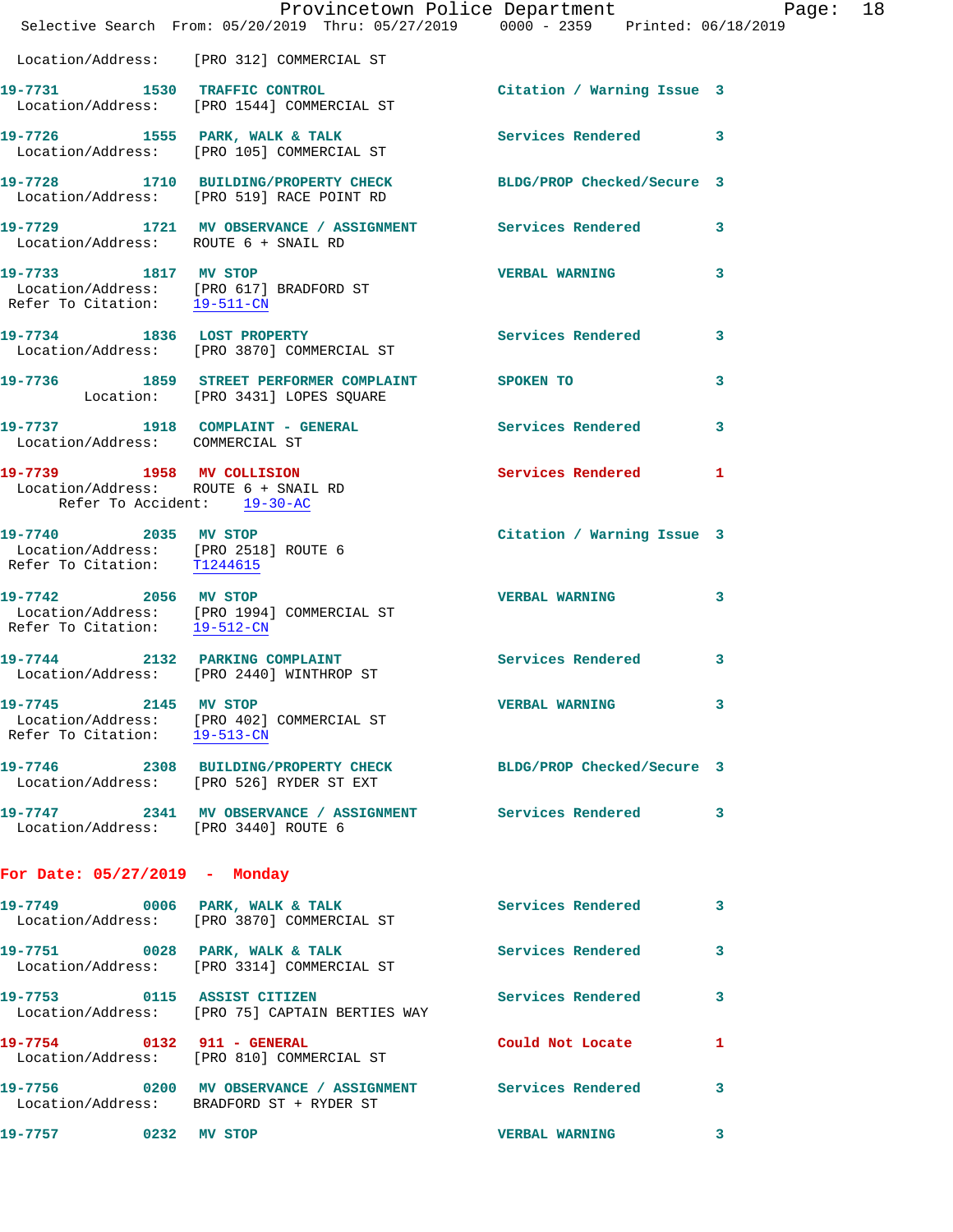|                                                                                             | Provincetown Police Department<br>Selective Search From: 05/20/2019 Thru: 05/27/2019 0000 - 2359 Printed: 06/18/2019 |                            | Page: 19     |
|---------------------------------------------------------------------------------------------|----------------------------------------------------------------------------------------------------------------------|----------------------------|--------------|
| Refer To Citation: 19-514-CN                                                                | Location/Address: [PRO 536] SHANK PAINTER RD                                                                         |                            |              |
|                                                                                             | 19-7758 0325 BUILDING/PROPERTY CHECK Services Rendered 3<br>Location/Address: [PRO 2206] PILGRIMS LANDING            |                            |              |
|                                                                                             | 19-7759 0441 BUILDING/PROPERTY CHECK BLDG/PROP Checked/Secure 3<br>Location/Address: [PRO 1645] HARRY KEMP WAY       |                            |              |
|                                                                                             | 19-7760 0459 MV OBSERVANCE / ASSIGNMENT Services Rendered 3<br>Location/Address: RACE POINT RD + SEASHORE PARK DR    |                            |              |
|                                                                                             | 19-7761 0551 BUILDING/PROPERTY CHECK Services Rendered 3<br>Location/Address: [PRO 2499] RACE POINT RD               |                            |              |
|                                                                                             | 19-7762 0615 SERVICE CALL - POLICE Services Rendered 3<br>Location/Address: [PRO 516] RACE POINT RD                  |                            |              |
|                                                                                             | 19-7763 0758 GENERAL INFO<br>Location: [PRO 3431] LOPES SQUARE                                                       | Referred to Other Agency 3 |              |
|                                                                                             | 19-7779 0800 GENERAL INFO<br>Location/Address: [PRO 2493] BRADFORD ST                                                | Services Rendered 3        |              |
| Location/Address: ROUTE 6                                                                   | 19-7764 0843 MV OBSERVANCE / ASSIGNMENT Services Rendered 3                                                          |                            |              |
| 19-7766 0929 MV STOP<br>Location/Address: [PRO 2513] ROUTE 6<br>Refer To Citation: T1244529 |                                                                                                                      | Citation / Warning Issue 3 |              |
| 19-7767 0937 MV STOP<br>Location/Address: [PRO 521] ROUTE 6<br>Refer To Citation: 19-515-CM |                                                                                                                      | <b>VERBAL WARNING 3</b>    |              |
|                                                                                             | 19-7768 1001 ANIMAL CALL<br>Location/Address: [PRO 1914] BRADFORD ST                                                 | Services Rendered 2        |              |
|                                                                                             | 19-7772 1005 ANIMAL CALL<br>Location/Address: [PRO 3670] SHANK PAINTER RD                                            | SPOKEN TO                  | $\mathbf{2}$ |
|                                                                                             | 19-7769 1012 DISTURBANCE - FIGHT / ARGUMENT Peace Restored<br>Location/Address: [PRO 78] BRADFORD ST                 |                            |              |
|                                                                                             | 19-7770 1016 MEDICAL EMERGENCY<br>Location/Address: [PRO 78] BRADFORD ST                                             | Transported to Hospital 1  |              |
|                                                                                             | 19-7773 1214 GENERAL INFO<br>Location/Address: [PRO 542] SHANK PAINTER RD                                            | Services Rendered 3        |              |
|                                                                                             | 19-7774 1227 ASSIST DEPARTMENT / MUTUAL AID Services Rendered 3<br>Location/Address: [PRO 810] COMMERCIAL ST         |                            |              |
|                                                                                             | 19-7775 1229 BUILDING/PROPERTY CHECK BLDG/PROP Checked/Secure 3<br>Location/Address: [PRO 3259] MACMILLAN WHARF      |                            |              |
|                                                                                             | 19-7776 1238 SERVICE CALL - POLICE Services Rendered 3<br>Location/Address: [PRO 366] COMMERCIAL ST                  |                            |              |
|                                                                                             | 19-7778 1352 MV COLLISION<br>Location/Address: [PRO 94] BRADFORD ST                                                  | Services Rendered 1        |              |
|                                                                                             | 19-7780 1433 911 - GENERAL<br>Location: [PRO 3431] LOPES SQUARE                                                      | <b>GONE ON ARRIVAL</b>     | 1            |
|                                                                                             | 19-7782 1453 FLIGHT COVERAGE<br>Location/Address: [PRO 516] RACE POINT RD                                            | Services Rendered 3        |              |
|                                                                                             | 19-7787 1751 ALARM - GENERAL<br>Location/Address: [PRO 440] HARRY KEMP WAY                                           | False Alarm 1              |              |